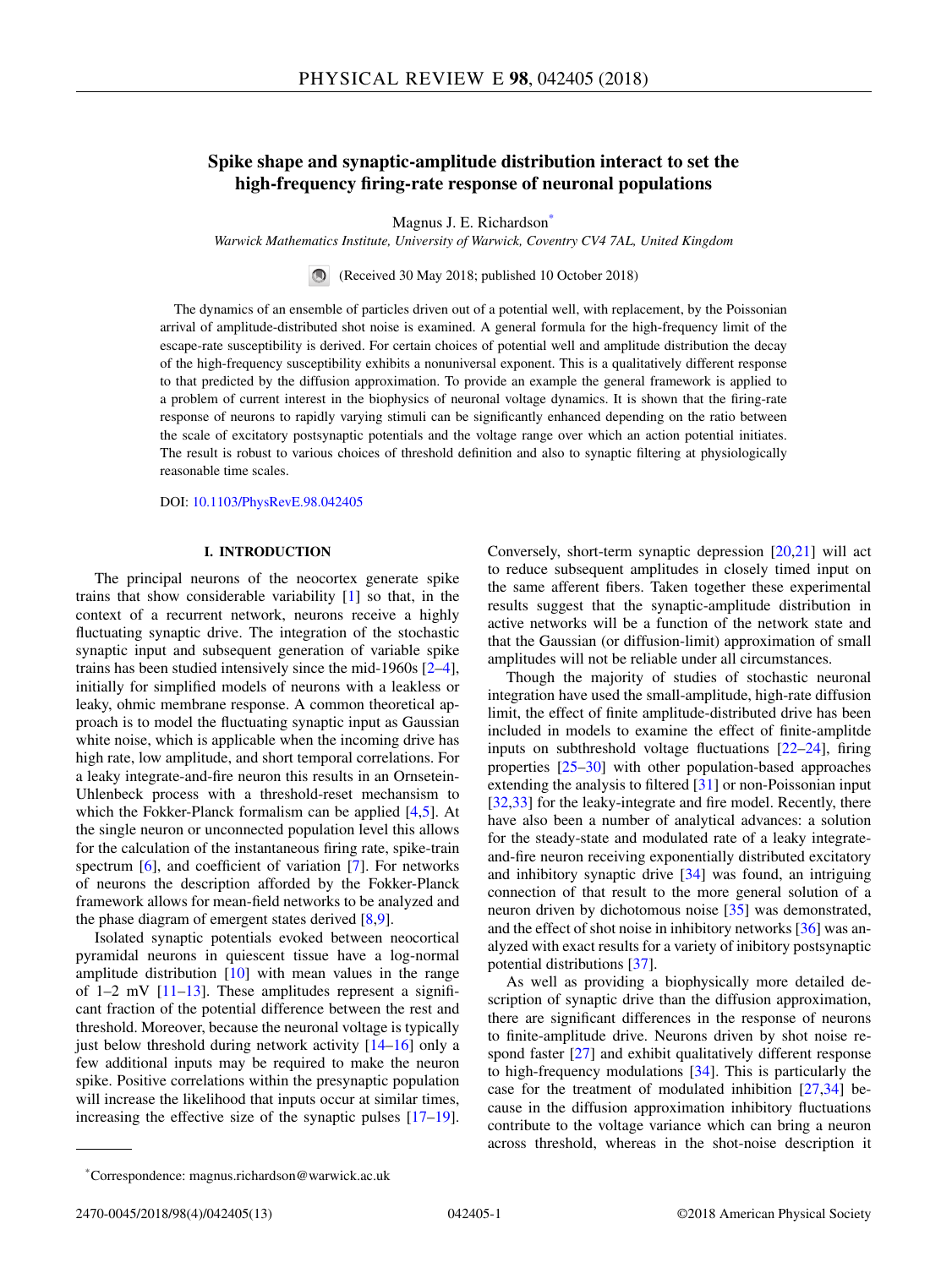<span id="page-1-0"></span>is only the excitatory component that can cause an action potential.

The second component of the forward modeling from synaptic-input statistics to neuronal firing patterns is the neuronal response itself. The majority of results for the stochastic integration of synaptic drive, both for Gaussian and shotnoise drive, have been derived with neurons for which the membrane response is linear and ohmic, specifically for the leaky integrate-and-fire (LIF) neuron model (see Refs. [\[38,39\]](#page-11-0) for a comprehensive early review). Near the threshold for spike initiation, however, the current-voltage relationship is nonlinear due to the activation of the spike-generating sodium current [\[40\]](#page-11-0). A variety of nonlinear generalizations of the LIF model have been proposed, with the quadratic IF [\[41\]](#page-11-0) the most well known of early models. Later, a principled reduction of a detailed, high-dimensional neuron model to a one-variable model suggested that the nonlinear current-voltage relationship should combine a linear term with an exponential nonlinearity near the spike-initiation threshold [\[42\]](#page-11-0). It was then shown experimentally that this exponential integrate-and-fire (EIF) model provides an accurate model of the integration properties of neocortical pyramidal cells in layers 2*/*3, 4, and 5 [\[43,44\]](#page-11-0) and fast-spiking interneurons [\[45\]](#page-11-0). Empirically, the voltage range around threshold over which the spike starts to activate is between  $\delta_{\rm T} = 0.5$  and 1.5 mV. An interesting observation  $[46]$  is that the spike-onset sharpness  $\delta_T$  plays a key role in setting the crossover frequency above which populations of EIF neurons respond with decreasing amplitude to modulated Gaussian synaptic drive: the smaller  $\delta_T$ , the higher the cutoff frequency.

Synaptic amplitudes are typically of the order of 1 mV and the experimentally measured spike-onset sharpness has a similar range, so an obvious question is whether there is some interaction between these two extrinsic and intrinsic biophysical quantities that affects neuronal integration—this is the subject of this paper. First, in Sec.  $II$ , a general framework for analyzing the high-frequency response of nonlinear IF neurons driven by amplitude-distributed shot noise is developed. In Secs. [III](#page-2-0) and [IV](#page-4-0) it is shown that for populations of EIF neurons the ratio of mean synaptic amplitude and spikeonset sharpness has a qualitative effect on the high-frequency response. In Secs. [V](#page-6-0) and [VI](#page-7-0) the robustness of the results are examined against spike-threshold definition and synapticfiltering time scale, respectively. The paper closes with a Discussion followed by an Appendix containing technical details of the numerical approaches used. The Julia code [\[47\]](#page-11-0) used to generate the first three figures is also provided in the Supplemental Material [\[48\]](#page-11-0).

# **II. GENERAL RESULT**

A population of neurons is considered, each with a state variable *v* and each receiving independent realizations of a Poissonian shot-noise process  $s(t)$  of rate  $R(t)$ . The dynamics of one of the neurons obeys

$$
\frac{dv}{dt} = f(v) + s(t). \tag{1}
$$

The Poisson-distributed pulses arrive at times  $\{t_k\}$  with each pulse having a positive amplitude *ak* independently drawn

from a distribution *A*(*a*) so that

$$
s(t) = \sum_{\{t_k\}} a_k \delta(t - t_k). \tag{2}
$$

Hence, on the arrival of a pulse at time  $t_k$ , the voltage jumps by  $a_k$ . The continuity equation for a population of neurons with an explicit spike, such as for the quadratic or exponential integrate-and-fire model, takes the form

$$
\frac{\partial P}{\partial t} + \frac{\partial J}{\partial v} = r\delta(v - v_{re}),\tag{3}
$$

where  $P(v, t)$  is the probability density,  $J(v, t)$  is the flux, and  $r(t)$  is the time-dependent firing rate. The Dirac-delta source term handles the voltage reset  $v_{\text{re}}$  from the sink at threshold *v*<sub>th</sub>. We first consider the limit  $v_{\text{th}} \rightarrow \infty$  and will treat the case of a finite threshold in Sec. [V.](#page-6-0) The flux can be resolved into two components: the first arising from the intrinsic voltage dynamics and the second from the synaptic shot-noise drive *Js*

$$
J = f P + J_s. \tag{4}
$$

In the limit  $v \rightarrow \infty$  the flux *J* tends to the ensemble escape rate  $r(t)$  and hence

$$
P(v, t) \to \frac{r(t)}{f(v)}\tag{5}
$$

for high voltages. The shot-noise flux includes jumps that bring the voltage past *v* from lower values *u*, so

$$
J_s(v,t) = R_s(t) \int_{-\infty}^v du P(u,t) T(v-u), \tag{6}
$$

where  $T(v) = \int_v^{\infty} A(a)da$  is the tail function of the shot-noise amplitude distribution. Note that the large- $v$  behavior of  $J_s$ depends on whether the product of the density  $P \simeq r(t)/f(u)$ and tail function  $T(v - u)$  decreases or grows with *u* in the integrand in Eq.  $(6)$ . If the amplitudes are small, as assumed in the standard diffusion approximation, then only the density  $P(u)$  near *v* contributes significantly to the integral; however, if the amplitudes are large then jumps from the entire probability density below *v* need be accounted for. The coupled integro-differential equations  $(3)$ – $(6)$  fully specify the dynamics of the system for an arbitrary rate  $R_s(t)$ .

### **A. Steady-state distribution and rate**

When the incoming rate is constant  $R_s(t) = \overline{R}_s$ , the distribution and flux take their steady-state values  $\bar{P}$ ,  $\bar{J}_s$ . Integration of the continuity equation (3) gives a step function for the total flux  $\bar{J}$  which, on insertion into the flux equation (4), gives

$$
\bar{r}\theta(v - v_{re}) = f\,\bar{P} + \bar{J}_s,\tag{7}
$$

with the shot-noise flux defined through its equation *<sup>v</sup>*

$$
\bar{J}_s = \bar{R}_s \int_{-\infty}^{\upsilon} du \, \bar{P}(u, t) T(\upsilon - u) \tag{8}
$$

in steady-state form.

#### **B. Limit of high-frequency susceptibility**

A sinusoidal modulation of amplitude  $\hat{R}_s$  and of frequency  $f = \omega/2\pi$  of the presynaptic rate around its steady-state value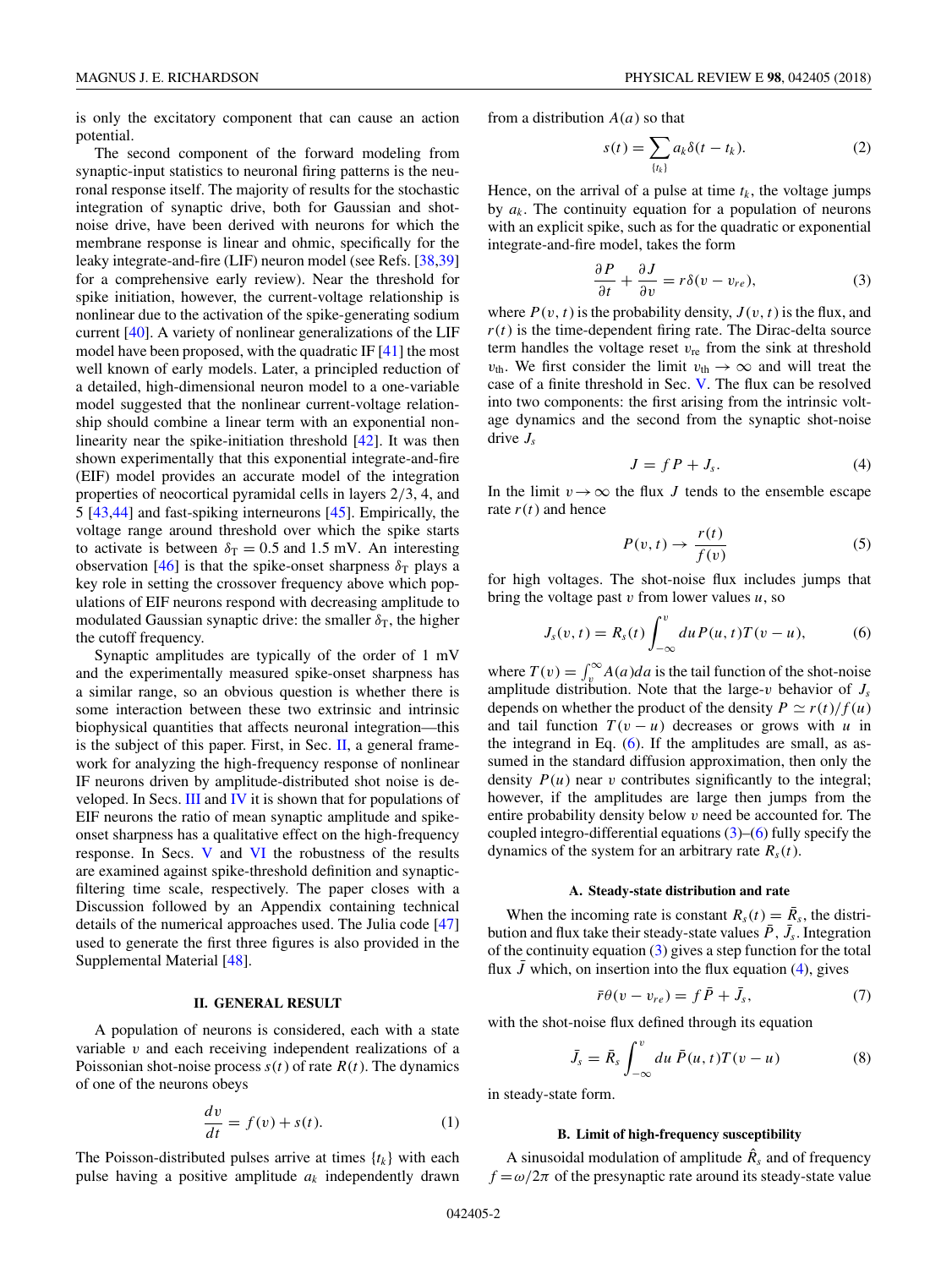<span id="page-2-0"></span> $\bar{R}_s$  is now considered. In complex form this can be written

$$
R_s(t) = \bar{R}_s + \hat{R}_s e^{i\omega t}.
$$
 (9)

For weak modulation, or for high-frequency modulation in which the response becomes weak, the density will be well approximated by  $P(v, t) \simeq \bar{P} + \hat{P} e^{i\omega t}$ , where  $\bar{P}(v)$  is the steady-state density and  $\hat{P}(v; \omega)$  is proportional to  $\hat{R}_s$ . A similar approximation for the flux and firing rate, with analogous notation, can also be made.

The goal of this section is to calculate the high-frequency limit of the modulated firing rate  $\hat{r}(\omega)$ —this quantity is a direct measure of the susceptibility of the neuronal population to modulated input. The first step is to substitute the modulated density from the flux equation [\(4\)](#page-1-0) into the continuity equation  $(3)$  to give

$$
\frac{f}{i\omega}\frac{d\hat{J}}{dv} + \hat{J} = \hat{J}_s.
$$
 (10)

The source term has been dropped: only behavior for  $v > v_{\text{re}}$ needs to be considered because extracting the asymptotics in the limit  $\omega \to \infty$  will require analysis of the density and flux in the limit  $v \to \infty$ . However, this limit also implies  $f(v) \to$  $\infty$  and, because the ratio  $f/\omega$  appears in Eq. (10), some care is required. To this end the variable  $\lambda(v)$  is introduced:

$$
\lambda = i\omega \int_{v}^{\infty} \frac{dy}{f(y)} \quad \text{so that } \frac{f}{i\omega} \frac{d}{dv} = -\frac{d}{d\lambda}.
$$
 (11)

The transformation has a natural interpretation because the integral above is the escape time starting from a point *v* outside the potential well. Usefully, the limit  $v \rightarrow \infty$  corresponds to  $\lambda \rightarrow 0$ , where the modulated flux tends to the modulated escape rate  $\hat{J} \rightarrow \hat{r}$ . We now rewrite Eq. (10) in terms of  $\lambda$ 

$$
\frac{d\hat{J}}{d\lambda} - \hat{J} = -\hat{J}_s \tag{12}
$$

and analytically continue  $\hat{J}$  by integrating  $\lambda$  from  $0 \to \infty$  to show that  $\hat{r}$  is the Laplace transform of  $\tilde{J}_s$  when expressed in terms of the variable *λ*

$$
\hat{r} = \int_0^\infty d\lambda \, e^{-\lambda} \hat{J}_s(v(\lambda; \omega)). \tag{13}
$$

Furthermore, for high frequencies  $\hat{J}_s$  becomes proportional to the steady-state shot-noise flux  $\bar{J}_s$ . This is seen in Eq. [\(6\)](#page-1-0) evaluated at the weak-modulation level

$$
\hat{J}_s = \hat{R}_s \int_{-\infty}^v du \,\,\bar{P}(u)T(v-u) + \bar{R}_s \int_{-\infty}^v du \,\,\hat{P}(u)T(v-u). \tag{14}
$$

The second term on the right-hand side becomes less significant at high frequency because from Eq. [\(3\)](#page-1-0) the modulated density  $\hat{P}$  decays as  $1/i\omega$  times the flux and rate, which themselves do not grow with frequency. The first term in Eq.  $(14)$  is proportional to the steady-state shot-noise flux  $[Eq. (8)]$  $[Eq. (8)]$  $[Eq. (8)]$  so that  $\hat{J}_s \rightarrow \hat{R}_s \bar{J}_s / \bar{R}_s$  in the high-frequency limit. Combining this result with Eq.  $(13)$  gives

$$
\lim_{\omega \to \infty} \hat{r} = \frac{\hat{R}_s}{\bar{R}_s} \int_0^\infty d\lambda \, e^{-\lambda} \, \bar{J}_s(v(\lambda; \omega)), \tag{15}
$$

where  $\bar{J}_s(v(\lambda; \omega))$  is the  $v \to \infty$  limit of the steady-state shotnoise flux rewritten in terms of *λ*. Generally speaking, on substitution of  $v(\lambda)$  a series of terms with increasing reciprocal powers of  $i\omega$  is found, with the leading-order term giving the high-frequency asymptote. This is the shot-noise extension of an earlier result for Gaussian white noise [\[49\]](#page-11-0) and is the main result of the current paper: the high-frequency susceptibility of a general class of nonequilibrium escape processes can be written as a Laplace transform of the steady-state shot-noise flux.

# **III. EIF MODEL WITH TWO COMMON CASES**

The results of the previous section are now used to investigate the high-frequency response of the exponential integrateand-fire (EIF) model neuron [\[42\]](#page-11-0) to finite-amplitude synaptic drive. This model that has been shown to provide an accurate description of experimental data [\[43\]](#page-11-0), while at the same time maintaining a good level of mathematical tractability. The dynamics of the model in this context can be written

$$
\tau \frac{dv}{dt} = \delta_{\mathcal{T}} e^{(v - v_{\mathcal{T}})/\delta_{\mathcal{T}}} - v + \tau s(t), \tag{16}
$$

where the shot-noise process  $s(t)$  is defined by Eq. [\(2\)](#page-1-0). These dynamics are supplemented by a threshold at infinity and reset to *v*re. The intrinsic voltage dynamics are governed by the forcing term

$$
f(v) = \frac{1}{\tau} (\delta_{\mathrm{T}} e^{(v - v_{\mathrm{T}})/\delta_{\mathrm{T}}} - v), \tag{17}
$$

where  $\tau$  is the membrane time constant and  $\delta_T < v_T$  are positive parameters that characterize the onset of the action potential or spike. Plots of the force  $f(v)$  and the equivalent potential well  $-\int^v dv f(v)$  are provided in Fig. [1\(a\).](#page-3-0) Biophysically,  $\delta_T$  is related to how rapidly the spike-generating sodium current activates, whereas  $v<sub>T</sub>$  is a measure of the voltage around which this current becomes significant [\[42\]](#page-11-0). It can be noted that the leaky-integrate-and-fire model, featuring a linear forcing term, is recovered in the limit  $\delta_{\rm T} \rightarrow 0$ . The lower stable  $v_s$  and upper unstable  $v_u$  voltage fixed points  $f(v) = 0$ ,

$$
v_{\rm s} = -\delta_T W_0(-e^{-v_{\rm T}/\delta_T}), \quad v_{\rm u} = -\delta_T W_{-1}(-e^{-v_{\rm T}/\delta_T}), \quad (18)
$$

can be written [\[50\]](#page-11-0) in terms of Lambert W functions. For the values  $v_T = 10$  mV and  $\delta_T = 0.6$  mV used in the figures the fixed points are  $v_s \simeq 3.46 \times 10^{-8}$  mV and  $v_u \simeq 11.8$  mV. The reset  $v_{\text{re}} = 5 \text{ mV}$  is chosen so that  $v_{\text{s}} < v_{\text{re}} < v_{\text{u}}$ .

Before going on to consider the effects of different synaptic-amplitude distributions, it is worth calculating the form of the quantity  $\lambda$  given by equation pair (11) for the EIF model. To avoid complicating the later derivations by introducing unnecessary subdominant terms only the exponential term in  $f(v) \simeq \delta_T e^{-(v-v_T)/\delta_T}/\tau$  is used in equation pair (11). This is because the linear forcing term in Eq. (16) will not contribute significantly in the high-voltage limit. In this approximation *λ* becomes

$$
\lambda = i \omega \tau \, e^{-(v-v_T)/\delta_T}.\tag{19}
$$

This completes the description of the intrinsic, neuronal component of the model. In the remainder of this section two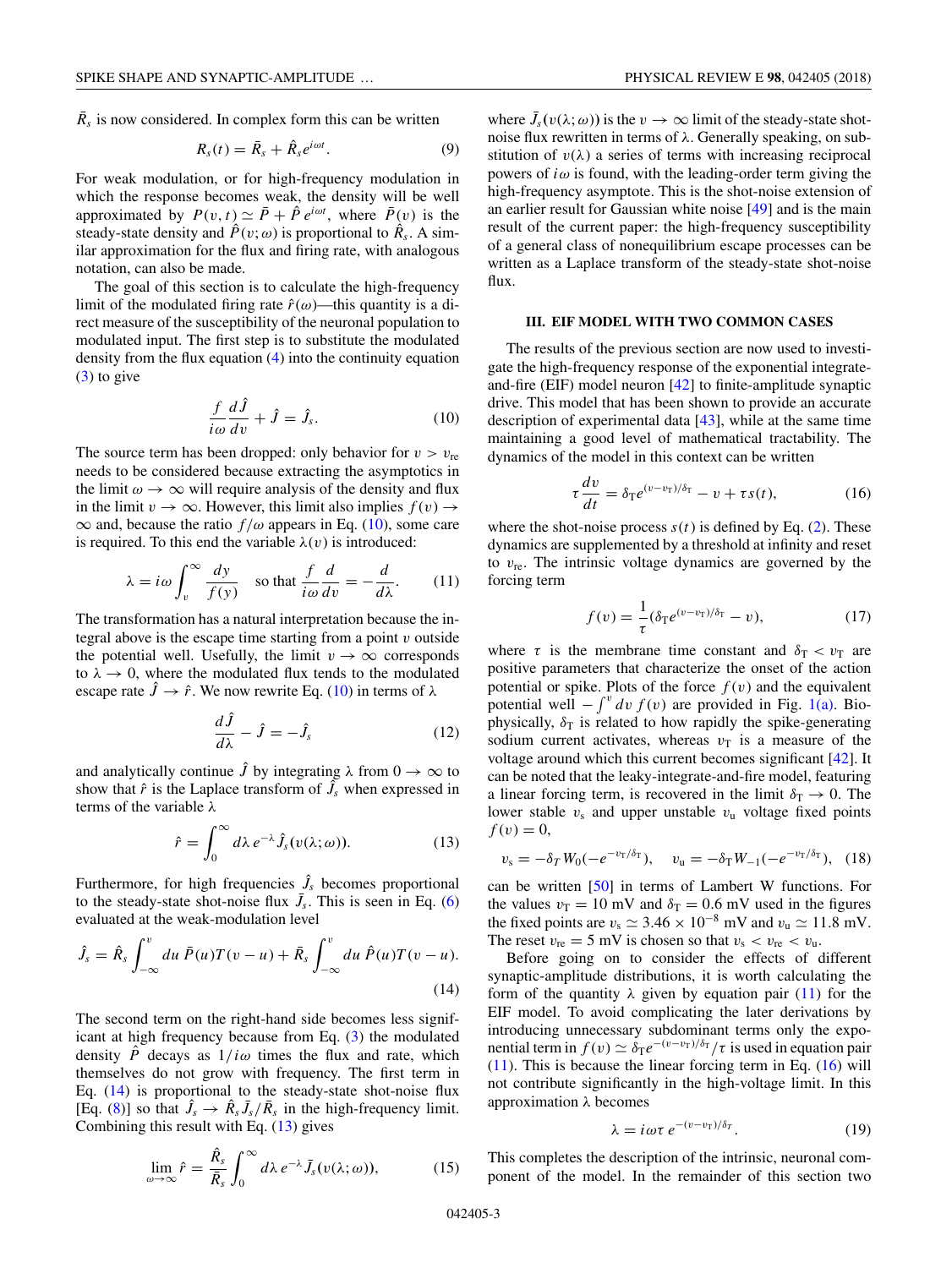<span id="page-3-0"></span>

FIG. 1. Steady-state properties of an exponential integrate-and-fire (EIF) neuron driven by a shot-noise process with exponentially distributed amplitudes. (a) Force *f* (*v*) given in Eq. [\(17\)](#page-2-0) and corresponding potential. The stable and unstable fixed points are marked. The *f*(*v*) minimum is at *v*<sub>T</sub> and  $\delta_T$  sets the steepness outside the well. Parameters used are  $\tau = 20$  ms,  $v_T = 10$  mV, and  $\delta_T = 0.6$  mV. (b) Example voltage time courses for three cases (i)–(iii) with small, medium, and large exponentially distributed synaptic amplitudes (mean  $a_s = 0.2$ , 0.6, and 1.8 mV, respectively). The synaptic rate  $\bar{R}_s$  for each case is adjusted so the firing rate is  $r = 5$  Hz. (c) Firing rate  $\bar{r}$  versus synaptic rate  $\bar{R}_s$  for each case with 5 Hz cases marked (symbols). (d) Probability densities  $\bar{P}(v)$  corresponding to the examples of panel (b). At voltages  $v \gg v_T$  the densities all decay exponentially with scale  $\delta_T$  [see Eq. [\(5\)](#page-1-0)]. The synaptic flux  $\bar{J}_s$  [Eq. [\(6\)](#page-1-0)] involves an integral over  $\bar{P}(v) \exp(v/a_s)$  and so the behavior of the integrand changes qualitatively with the ratio  $a_s/\delta_T$ . Other parameters used are  $v_{\rm re} = 5$  mV and  $v_{\text{th}} = 30$  mV. The code generating the figure is provided in the Supplemental Material [\[48\]](#page-11-0).

common choices for the synaptic-amplitude distribution *A*(*a*), that of small and then constant amplitudes, are considered before going on to examine a biophysically motivated choice for *A*(*a*) that leads to richer behavior in Sec. [IV.](#page-4-0)

### **A. Prediction of diffusion approximation**

The EIF model driven by stochastic synaptic drive has been studied extensively in the diffusion approximation, under the assumption of high input rate  $R_s$  and small synaptic amplitudes  $a_k$ , to yield a Gaussian white-noise process. In this limit the tail function  $T(a)$  decays sharply and the integral in Eq. [\(6\)](#page-1-0) depends only locally on *P*. Performing a Taylor expansion of  $P(u)$  around  $v$  in Eq. [\(6\)](#page-1-0) results in

$$
J_s = R_s P \int_0^\infty da \, T(a) - R_s \frac{\partial P}{\partial v} \int_0^\infty da \, a \, T(a) + \cdots. \tag{20}
$$

From the tail function definition  $dT/da = -A(a)$  so it is straightforward to show, using integration by parts, that

$$
J_s \simeq R_s \langle a \rangle P - R_s \frac{\langle a^2 \rangle}{2} \frac{\partial P}{\partial v}, \qquad (21)
$$

where the expansion is truncated at second order (the diffusion approximation) and the angular parentheses denote an average over the distribution  $A(a)$ . Substitution into Eqs. [\(3\)](#page-1-0) and [\(4\)](#page-1-0) yields a Fokker-Planck equation

$$
\frac{\partial P}{\partial t} = R_s \frac{\langle a^2 \rangle}{2} \frac{\partial^2 P}{\partial v^2} - \frac{\partial}{\partial v} [(f + R_s \langle a \rangle) P] + r \delta(v - v_{re}).
$$
\n(22)

The corresponding high-frequency firing-rate response has already been derived elsewhere [\[46\]](#page-11-0) as

$$
\hat{r}(\omega) \simeq \hat{R}_s \frac{\tau \bar{r}}{i \omega \tau} \bigg( \frac{\langle a \rangle}{\delta_{\rm T}} + \frac{\langle a^2 \rangle}{2 \delta_{\rm T}^2} \bigg),\tag{23}
$$

where  $\bar{r}$  is the steady-state rate. The prediction of the diffusion approximation for the high-frequency exponent  $\hat{r} \sim 1/(i\omega)^{\beta}$ is therefore  $\beta = 1$  and is universal because it is not a function of the parameters of the externally imposed synaptic drive.

#### **B. Fixed synaptic amplitude**

The general result  $[Eq. (15)]$  $[Eq. (15)]$  $[Eq. (15)]$  derived earlier is now used to go beyond the diffusion approximation by considering fixed, but not necessarily small, synaptic amplitude *as*. For this case the amplitude and tail functions are

$$
A(a) = \delta(a - a_s), \quad T(a) = \theta(a_s - a).
$$
 (24)

To use the formula for the high-frequency susceptibility the synaptic flux in the limit of large voltages is required. The form  $\bar{P}(v) \simeq \bar{r} \tau e^{-(v-v_T)/\delta_T}/\delta_T$  is used for the steady-state density [see Eq. [\(5\)](#page-1-0)] and, combined with the steplike tail function  $T(a)$ , the steady-state synaptic flux [Eq. [\(8\)](#page-1-0)] becomes

$$
\bar{J}_s(v) \simeq \bar{R}_s \bar{r} \tau (e^{a_s/\delta_T} - 1) e^{-(v - v_T)/\delta_T}
$$
 (25)

in the high-voltage limit. We now rewrite this in terms of *λ* using its form in Eq.  $(19)$  to give

$$
\bar{J}_s(\lambda;\omega) \simeq \bar{R}_s \bar{r} \tau (e^{a_s/\delta \tau} - 1) \frac{\lambda}{i \omega \tau}.
$$
 (26)

The steady-state shot-noise flux, now parameterised by *λ*, can be inserted into the result  $(Eq. (15))$  $(Eq. (15))$  $(Eq. (15))$  to give

$$
\hat{r} \simeq \hat{R}_s \frac{\bar{r}\tau}{i\omega\tau} (e^{a_s/\delta_{\rm T}} - 1)
$$
 (27)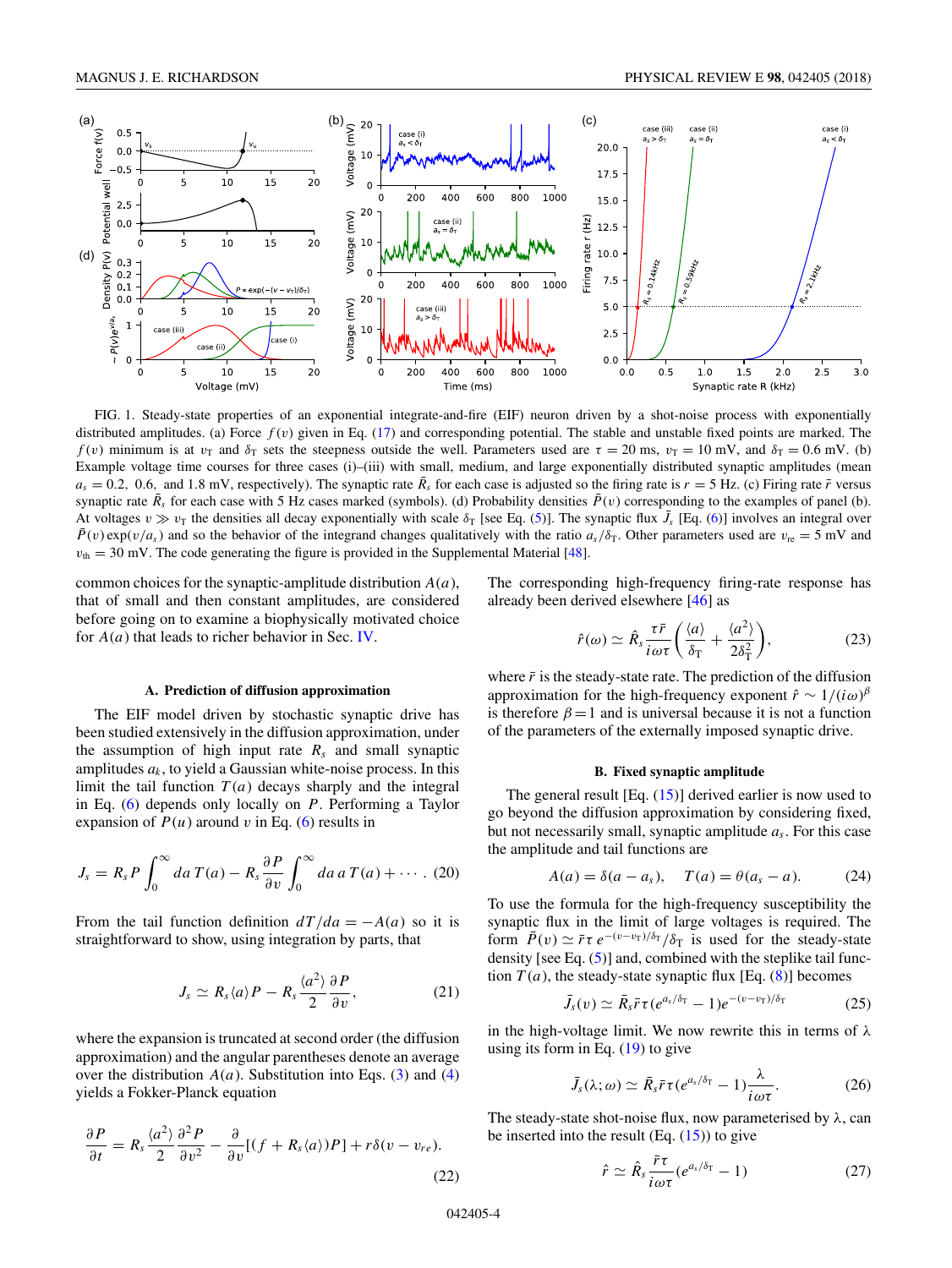<span id="page-4-0"></span>in the high-frequency limit. Note that this has the same exponent as the diffusion approximation, and agrees with that approximation up to order  $a_s^2/\delta_\text{T}^2$ , as expected.

# **IV. EIF WITH EXPONENTIAL AMPLITUDES**

In this section the case of synaptic amplitudes drawn from an exponential distribution of mean *as*

$$
A(a) = e^{-a/a_s}/a_s, \quad T(a) = e^{-a/a_s} \tag{28}
$$

is considered in detail. Though isolated synaptic amplitudes between layer-5 pyramidal neurons can be modeled by a log-normal distribution [\[10\]](#page-11-0), it should be remembered that in active networks many additional processes will act to deform this distribution, such as short-term synaptic depression and presynaptic correlations. From experience, an exponential tail is a reasonable choice for the synaptic-amplitude distribution neurons receive in an active network. As will be seen, this choice also leads to qualitatively different response properties depending on the relative magnitudes of *as* and the spikesharpness parameter  $\delta_{\rm T}$ .

With an exponential amplitude distribution [\[34\]](#page-11-0) the integral equation [\(6\)](#page-1-0) satisfies the differential equation

$$
\frac{\partial J_s}{\partial v} + \frac{J_s}{a_s} = R_s P,\tag{29}
$$

and so the master equation can be expressed in terms of the coupled differential equations  $(3)$  and  $(29)$ , together with the flux relation of Eq.  $(4)$ .

### **A. Steady-state distribution and rate**

Equation  $(7)$  and the steady-state form of Eq.  $(29)$  can be combined to give a first-order differential equation for either the probability density or the shot-noise flux

$$
\frac{d\bar{J}_s}{dv} + \bar{J}_s \left( \frac{1}{a_s} + \frac{\bar{R}_s}{f(v)} \right) = \bar{r} \frac{\bar{R}_s}{f(v)}.
$$
 (30)

This equation can be solved analytically; however, the solution is in the form of multiple nested integrals, is not particularly transparent, and is awkward to evaluate numerically. An alternative approach is to directly integrate the differential equations with the boundary conditions included by adapting a numerical scheme [\[49\]](#page-11-0) developed for diffusion approximations of synaptic drive (see the Appendix for this method and also direct integration of the master equation). Figure  $1(b)$  shows time courses for three cases where the amplitudes satisfy (i)  $a_s < \delta_T$ , (ii)  $a_s = \delta_T$ , and (iii)  $a_s > \delta_T$ , with the synaptic rate  $R_s$  adjusted so that each case has a firing rate  $r = 5$  Hz. Figure  $1(c)$  shows the steady-state output rate  $\bar{r}$  over a range of input synaptic rates  $\bar{R}_s$  with steady-state probability densities shown in the upper panel of Fig. [1\(d\).](#page-3-0)

### **B. High-frequency firing-rate response**

The general result  $[Eq, (15)]$  $[Eq, (15)]$  $[Eq, (15)]$  is now used to derive the high-frequency asymptotics for cases (i)–(iii). To use this formula the steady-state shot-noise flux  $(6)$  needs to be derived for each of the three cases. Note first that the tail function  $T(v - u)$  grows exponentially with *u* with scale *as*, whereas in the high-voltage limit the probability density decays exponentially with scale  $\delta_T$ , because in this limit  $P(u) \simeq \overline{r} \tau e^{-(u-v_T)/\delta_T}/\delta_T$  [see Eq. [\(5\)](#page-1-0)]. The product of these growing and decaying exponential terms within the integral for the synaptic flux [Eq. [\(8\)](#page-1-0)] will have distinct behavior depending on the relative values of  $a_s$  and  $\delta_{\rm T}$  [see the lower panel of Fig. [1\(d\)\]](#page-3-0). For case (i)  $a_s < \delta_T$  only the distribution of *P* at large *v* is relevant (this case includes the diffusion limit), case (ii) is marginal  $a_s = \delta_T$ , and for case (iii) where

contribute more significantly than local jumps. To derive an analytical approximation for the highfrequency asymptotics the steady-state synaptic component of the flux  $J_s(v)$  must be reexpressed as a function of the quantity  $\lambda$ . Because  $\lambda$  is itself a function of  $v - v<sub>T</sub>$  [see Eq. [\(19\)](#page-2-0)] it makes sense to write the leading-order forms of  $\bar{J}_s(v)$  in the limit of high voltage as functions of  $v - v_\text{T}$ before substituting for *λ*. This requires approximating the integral form for  $\bar{J}_s(v)$  in Eq. [\(8\)](#page-1-0) and making use of the high-voltage limit  $\bar{P}(v) \simeq \bar{r} \tau e^{-(v-v_T)/\delta_T}/\delta_T$ . The derivations of these leading-order forms for each case are now presented.

 $a_s > \delta_T$  jumps from the bulk of the distribution below  $v_T$  will

*Case (i).* When  $a_s < \delta_T$  the product of the steady-state probability density and amplitude tail function grows exponentially with *u* in the integrand of Eq. [\(8\)](#page-1-0) for  $\bar{J}_s$  [see Fig. [1\(d\),](#page-3-0) blue curve] so  $\bar{J}_s$  can be approximated by

$$
\bar{J}_s(v) \simeq R_s r \tau \int_{-\infty}^v \frac{du}{\delta \tau} e^{-(u-v_\text{T})/\delta_\text{T} - (v-u)/a_s}, \quad (31)
$$

which can be integrated to give

$$
J_s(v) \simeq \frac{R_s r \tau a_s}{\delta_{\rm T} - a_s} e^{-(v-v_{\rm T})/\delta_{\rm T}}.
$$
 (32)

*Case (ii).* For the marginal case where  $a_s = \delta_T$  the synaptic flux is

$$
\bar{J}_s(v) = \bar{R}_s e^{-(v-v_\text{T})/\delta_\text{T}} \int_{-\infty}^v du \,\bar{P}(u) e^{(u-v_\text{T})/a_s}.\tag{33}
$$

When  $v$  is large the decaying exponential in  $P(u)$  exactly matches the exponentially growing shot-noise amplitude, so the integrand tends to a constant [Fig.  $2(d)$ , green curve] and the integral grows linearly as  $\bar{r}\tau v/\delta$ <sub>T</sub>. The integral in the previous equation can be rewritten as

$$
\bar{r}\tau \frac{(v-v_{\rm s})}{\delta_{\rm T}} + \int_{v_{\rm s}}^{v} du \bigg(\bar{P}(u)e^{(u-v_{\rm T})/a_{\rm s}} - \frac{\bar{r}\tau}{\delta_{\rm T}}\bigg),\qquad(34)
$$

which is exact; however, a good approximation is found by setting the upper bound of the integral at infinity because there is little contribution for  $v \gg v<sub>T</sub>$ . The steady-state shot-noise flux for the marginal case (ii) in the high-voltage limit can therefore be approximated by

$$
\bar{J}_s(v) \simeq \bar{R}_s \bar{r} \tau \, e^{-(v-v_T)/\delta_T} \bigg( \frac{(v-v_T)}{\delta_T} + \log(\kappa) \bigg), \quad (35)
$$

where the *v*-independent component

$$
\log(\kappa) = \frac{(v_{\rm T} - v_{\rm s})}{\delta_{\rm T}} + \int_{v_{\rm s}}^{\infty} \frac{du}{\delta_{\rm T}} \left( \frac{\delta_{\rm T} \bar{P}(u)}{\bar{r} \tau} e^{(u - v_{\rm T})/a_{\rm s}} - 1 \right) (36)
$$

has been written in this way in anticipation of it being combined with other logarithms in the resulting form for the firing-rate modulation.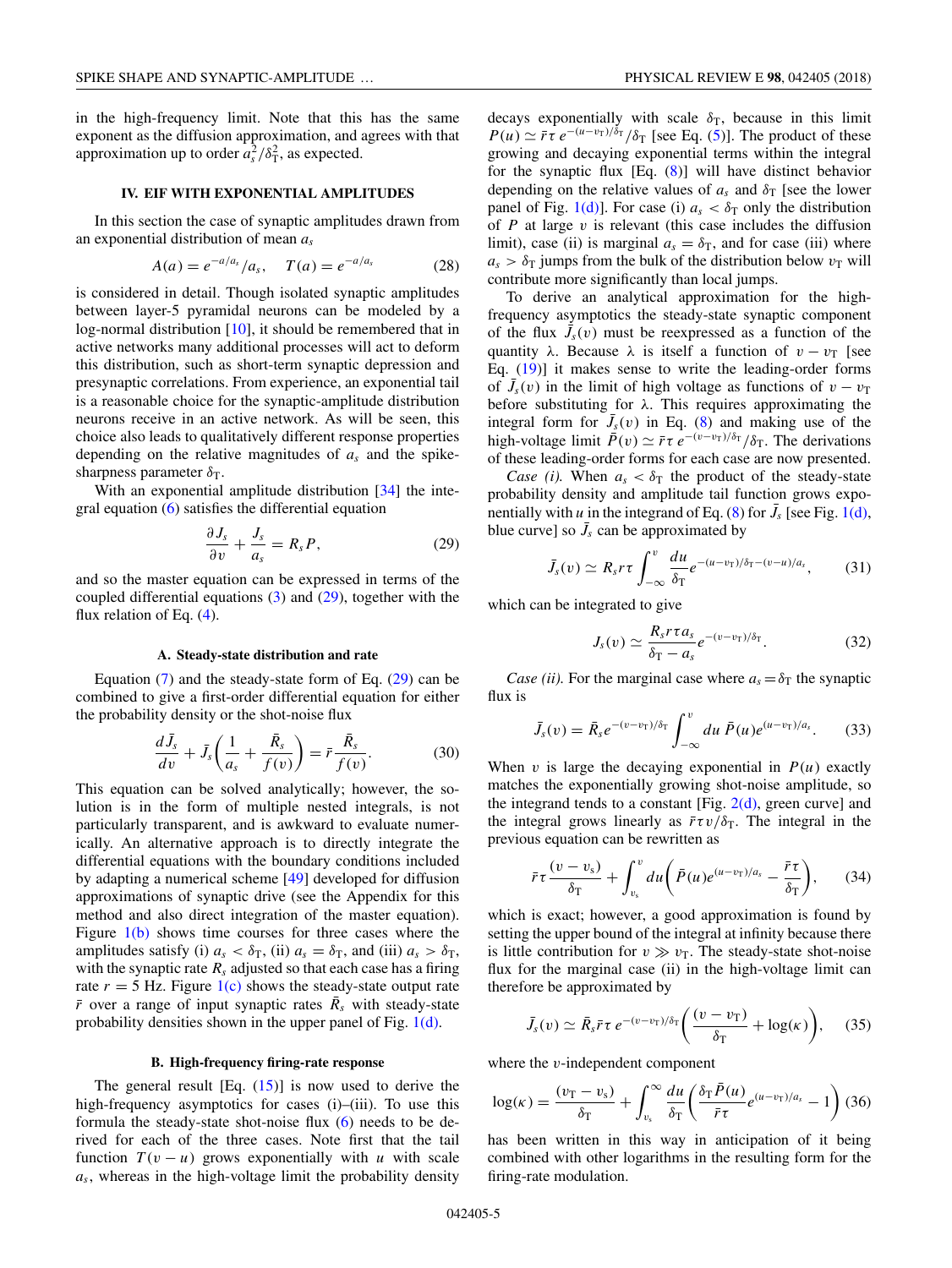<span id="page-5-0"></span>

FIG. 2. Response of a population of shot-noise driven EIF neurons to modulated synaptic rate. (a) Weak sinusoidal modulation [Eq. [\(9\)](#page-2-0)] of the synaptic rate  $R_s(t)$  (top panel) induces sinusoidal modulation of the population (simulations, middle panel) firing rate  $r(t)$  around its steady state (histogram compared to theory, bottom panel). The amplitude and phase shift of the firing-rate response are frequency dependent. (b) Amplitude (top) and phase (bottom) of  $\hat{r}$  versus modulation frequency [cases (i)–(iii)] around the 5 Hz steady state shown in Figs. [1\(b\)–1\(d\).](#page-3-0) The amplitude has been normalized to be unity at low frequencies and asymptotic forms [dashed lines: Eqs.  $(42)$ – $(44)$ ] are also plotted. Case (iii) amplitude is ∼50 times higher than case (i) at 1000 Hz modulation. The inset shows the unnormalized amplitude ( $\hat{R}^s = 1$  kHz). (c) The high-frequency exponent as a function of the ratio of the mean synaptic amplitude  $a<sub>s</sub>$  to the spike parameter  $\delta<sub>T</sub>$ . At high frequencies  $\hat{r} \sim 1/(\hat{i}\omega\tau)^{\beta}$  with the diffusion approximation  $\beta = 1$  only valid for small jumps  $a_s < \delta_{\rm T}$ . Model parameters are the same as Fig. [1.](#page-3-0) The code generating the figure is provided in the Supplemental Material [\[48\]](#page-11-0).

*Case (iii).* For the case where  $a_s > \delta_\text{T}$  the synaptic flux is dominated by jumps from the bulk of the distribution so that we extend the integral in Eq. [\(8\)](#page-1-0) to infinity and approximate  $\bar{J}_s$  as

$$
\bar{J}_s(v) \simeq \bar{R}_s e^{-(v-v_T)/a_s} \int_{-\infty}^{\infty} du \ \bar{P}(u) e^{(u-v_T)/a_s}.\tag{37}
$$

This can be integrated to give

$$
\bar{J}_s(v) \simeq \bar{R}_s \bar{r} \tau \, e^{-(v-v_T)/a_s} I_s, \qquad (38)
$$

where  $I_s = \int_{-\infty}^{\infty} du \, e^{(u-v_T)/a_s} \bar{P}(u) / \bar{r} \tau$  is over a steady-state quantity and independent of *v*. Note that in this case the denominator of the exponential in Eq. (38) is *as* rather than  $\delta$ <sub>T</sub>, as was the case for cases (i) and (ii).

The voltage-dependent forms for the steady-state synaptic flux  $\bar{J}_s(v)$  for the three cases given in Eqs. [\(32\)](#page-4-0), [\(35\)](#page-4-0), and (38) can now be used to derive the *λ*-dependent forms by substituting for  $v - v<sub>T</sub>$  using Eq. [\(19\)](#page-2-0). This results in

$$
\bar{J}_s \simeq \frac{\bar{R}_s \bar{r} \tau a_s}{\delta_{\rm T} - a_s} \frac{\lambda}{i \omega \tau},\tag{39}
$$

$$
\bar{J}_s \simeq \bar{R}_s \bar{r} \tau \frac{\lambda}{i \omega \tau} \log \left( \frac{i \omega \tau \kappa}{\lambda} \right), \tag{40}
$$

$$
\bar{J}_s \simeq \bar{R}_s \bar{r} \tau \left(\frac{\lambda}{i \omega \tau}\right)^{\frac{\delta \tau}{\alpha_s}} I_s \tag{41}
$$

to leading order in a high-frequency expansion for cases (i)– (iii), respectively. Note that because of the argument of the exponential in case (iii) Eq. (38) fractional powers of *λ* and *ω* are generated.

These forms can then be integrated in the Laplacetransform equation  $(15)$  to finally yield the desired asymptotics:

$$
\hat{r}(\omega) \simeq \hat{R}_s \frac{\bar{r}\tau}{i\omega\tau} \frac{a_s}{\delta_{\rm T} - a_s} \quad \text{for } a_s < \delta_{\rm T}, \tag{42}
$$

$$
\hat{r}(\omega) \simeq \hat{R}_s \frac{\bar{r}\tau}{i\omega\tau} \log(i\omega\tau\tilde{\kappa}) \text{ for } a_s = \delta_\text{T}, \quad (43)
$$

$$
\hat{r}(\omega) \simeq \hat{R}_s \frac{\bar{r} \tau I_s}{(i \omega \tau)^{\delta_T/a_s}} \Gamma\left(\frac{\delta_T}{a_s} + 1\right) \text{ for } a_s > \delta_T,
$$
 (44)

where  $\tilde{\kappa} = \kappa e^{\gamma - 1}$  with  $\gamma \simeq 0.5772$  (the Euler-Mascheroni constant) and where  $\Gamma(m)$  is the standard Gamma function. The high-frequency susceptibility  $1/(i\omega)^{\beta}$  exponent  $\beta$  is therefore not universal: it takes the synaptic-input independent value  $\beta = 1$  predicted by the diffusion approximation only for small synaptic amplitudes  $a_s < \delta_T$ , whereas when  $a_s > \delta_T$  the exponent  $\beta = \delta_T/a_s$  is a function of the synaptic amplitude distribution. The latter condition is relevant experimentally as  $\delta_T$  can be less than 1 mV [\[43\]](#page-11-0) and the mean synaptic amplitude, even in the absence of correlations, is of the order of 1*.*5 mV between neocortical layer-5 pyramidal cells [\[11\]](#page-11-0). The asymptotic results are plotted  $[Fig. 2(b)$  with a numerical solution of the master equation (see the Appendix). The exponent as a function of the ratio  $a_s/\delta_T$  is plotted in Fig. 2(c). Note that these asymptotics are different to those for the shot-noise driven leaky-integrate-and-fire model [\[34\]](#page-11-0) because the limits  $\delta_{\rm T} \rightarrow 0$  and  $\omega \rightarrow \infty$  do not commute.

### **C. Rapid response in the time domain**

The same phenomenon can be seen in the time domain. Defining the susceptibility  $\hat{\chi}(w) = \hat{r}(w)/\hat{R}$ , the response to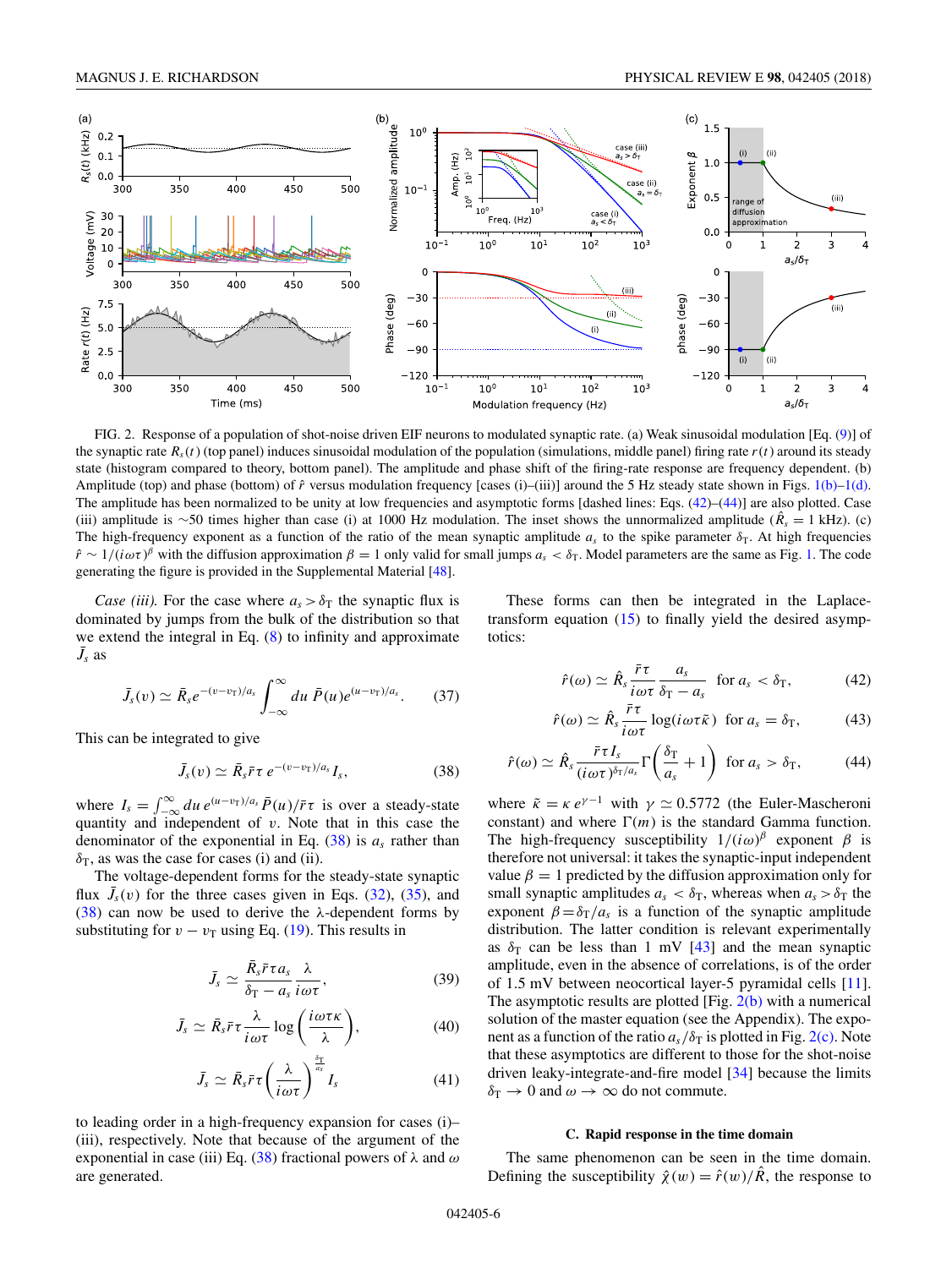<span id="page-6-0"></span>a delta-function synaptic-rate impulse  $R_s(t) = \bar{R}_s + \delta(t)$  is written  $r(t) = \bar{r} + \chi(t)$ , where  $\bar{r}$  is the steady-state rate and *χ*(*t*) is the inverse Fourier transform  $\int d\omega \hat{\chi} e^{i\omega t}/2\pi$  of the susceptibility. A convenient approximation extrapolates between low- and high-frequency limits

$$
\hat{\chi}(\omega) \simeq \frac{c_{\infty}}{(i\omega\tau + c_0)^{\beta}}.\tag{45}
$$

The quantity  $c_{\infty}$  is the prefactor of the  $1/(i\omega\tau)^{\beta}$  terms in Eq. [\(42\)](#page-5-0) or [\(44\)](#page-5-0) without the  $\hat{R}_s$  factors, and  $c_0^{\beta} = c_{\infty}/\hat{\chi}(0)$ . The low-frequency limit of the susceptibility  $\hat{\chi}(0)$  is the gradient  $d\bar{r}/d\bar{R}_s$  of the steady-state rate curve [Fig. [1\(c\)\]](#page-3-0). The inverse transform of Eq.  $(45)$  provides the following approximation:

$$
\chi(t) \simeq \frac{1}{\tau} \frac{c_{\infty}}{\Gamma(\beta)} \left(\frac{\tau}{t}\right)^{1-\beta} e^{-c_0 t/\tau}.
$$
 (46)

For case (i) where  $\beta = 1$  the response is finite at  $t = 0$ (previously shown using the diffusion approximation [\[46\]](#page-11-0)) and equal to  $\bar{r}a_s/(\delta_T - a_s)$ . However, for case (iii) there is a power law  $\bar{r}I_s\beta(\tau/t)^{1-\beta}$  that diverges at early times. Hence neuronal populations receiving large-amplitude lowrate stimuli respond faster to rapid changes in synaptic rate than those receiving high-rate low-amplitude synaptic drive. This increased responsiveness is demonstrated for a variety of modulated synaptic rates  $R(t)$  in Figs. 3(a)–3(c) through numerical solution of the full master equation (see the Appendix for details).

# **V. EIF WITH FINITE SPIKE THRESHOLD**

In this and the next section the robustness of the result of Sec. [IV](#page-4-0) is examined. Thus far the high-frequency asymptotics were derived under the condition of an infinite spike threshold  $v<sub>th</sub>$ , which is the voltage at which a spike is registered and the voltage subsequently reset to  $v_{\text{re}}$ . It is relevant to ask what happens if this condition is relaxed and a finite threshold for registering a spike is chosen, as would be the case experimentally. It will now be shown that when the threshold is finite the response to input modulation still behaves as if the threshold was infinite, as long as the modulation frequency is below some crossover value; above the crossover the response to modulation tends to a constant. However, the crossover frequency grows exponentially with  $v_{\text{th}}$  and so the results derived in the main text, which used an infinite threshold, remain correct for biophysical parameter choices.

The continuity equation at the level of the amplitudes of the modulated parameters is

$$
i\omega\hat{P} + \frac{\partial\hat{J}}{\partial v} = \hat{r}\delta(v - v_{\rm re}) - \hat{r}\delta(v - v_{\rm th}).\tag{47}
$$

In the limit  $\omega \to \infty$  it must be that  $\hat{P} \to 0$  because neither the modulated flux  $\hat{J}$  nor the rates diverge. The implication in the corresponding flux equation evaluated at threshold  $v_{\text{th}}$ 

$$
\hat{J}(v_{\text{th}}) = f(v_{\text{th}})\hat{P}(v_{\text{th}}) + \hat{J}_s(v_{\text{th}})
$$
\n(48)

is that the contribution of  $\hat{P}$  will ultimately vanish in the highfrequency limit. Because  $\hat{J}(v_{\text{th}}) = \hat{r}$  this leads to the finite-



FIG. 3. Populations of EIF neurons receiving large-amplitude low-rate synaptic drive react faster and stronger to transients than those receiving small-amplitude high-rate drive. (a) The stimulus  $R<sub>s</sub>(t)$  comprises constant-area Gaussian impulses with increasing temporal sharpness, a square-pulse current, and two chirps at 100 Hz and 200 Hz all sitting on a background stimulation that results in a 5 Hz firing rate [see Fig. [1](#page-3-0) for the three cases (i)–(iii)]. (b) The firing-rate response for the three cases. Note that the large-amplitude, low-rate case (iii) response is much faster (a 33 ms difference at the midvalue) than the diffusionlike case (i) to the onset of the stimulation. (c) Details of the firing-rate response as marked. The responses to sharpening, constant-area Gaussian rate impulses converge to the time-domain susceptibility [see Eq. (46)]: case (i) remains finite, whereas cases (ii) and (iii) diverge at early times for increasingly sharp impulses. For square-pulse stimuli case (iii) responds fastest to the onset (infinite gradient at onset) and, similarly, for oscillating waveforms, where for the 200 Hz chirp case (iii) response is four times greater than that of case (i). Neuronal parameters are the same as Fig. [1](#page-3-0) and the stimulus parameters are given in the Appendix. The code generating the figure is provided in the Supplemental Material [\[48\]](#page-11-0).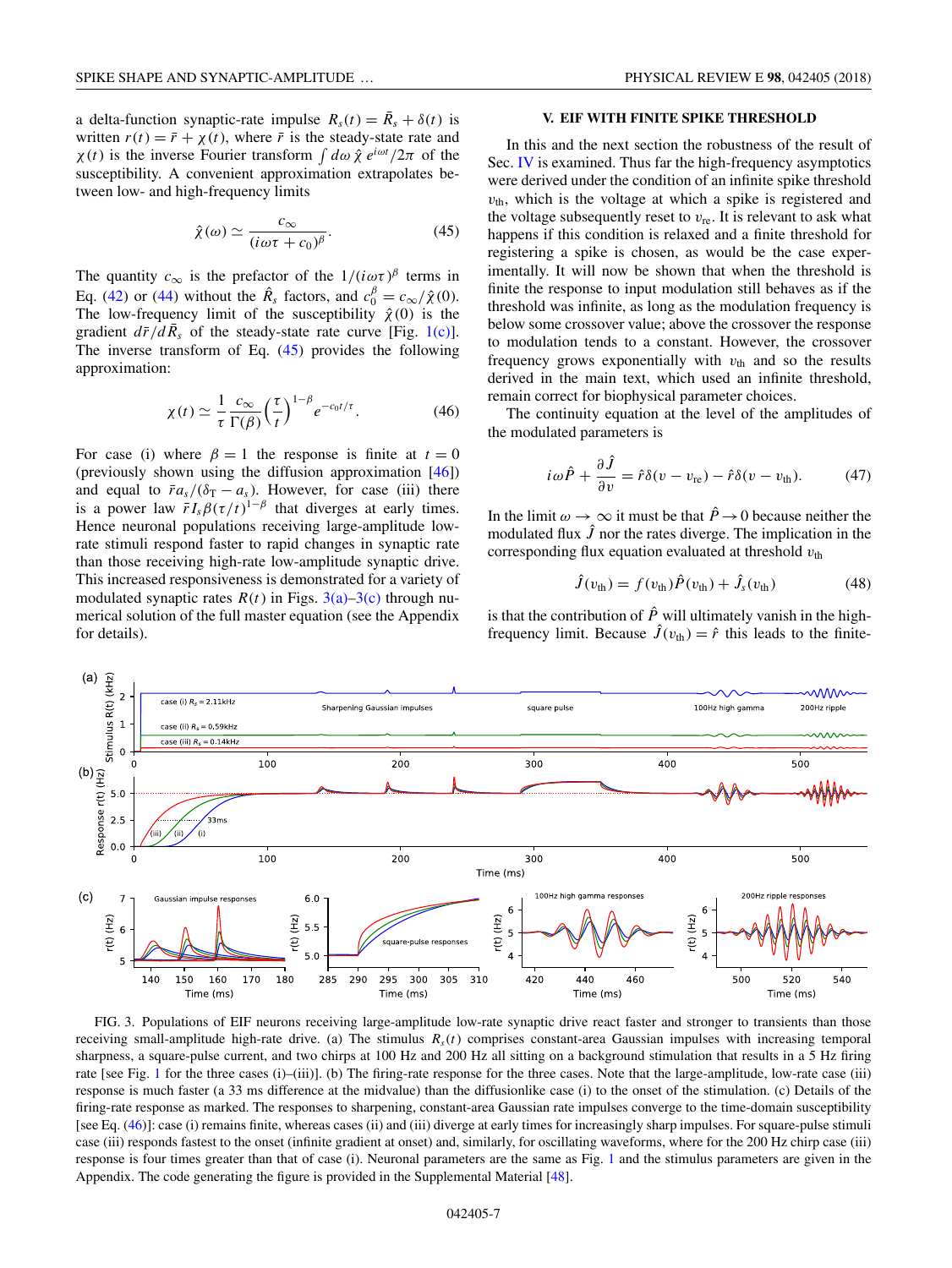<span id="page-7-0"></span>threshold, infinite-frequency result

$$
\lim_{\omega \to \infty} \hat{r} = \hat{J}_s(v_{\text{th}}) = \frac{\hat{R}_s}{R_s} \bar{J}_s(v_{\text{th}}), \tag{49}
$$

where the proportionality between  $\hat{J}_s$  and  $\bar{J}_s$  at high frequency has been used [see discussion around Eq. [\(14\)](#page-2-0)]. Hence, for a finite threshold, the infinite-frequency limit tends to a constant—this is qualitatively different to the infinitethreshold results for cases (i)–(iii) derived in the main text for which  $\hat{r}$  exhibited power-law decays in frequency. However, two aspects of this result should be noted. The first is that the constant response given in Eq. (49) above decreases exponentially with increasing  $v_{\text{th}}$  by virtue of the voltage dependence of  $\bar{J}_s(v)$  [see Eqs. [\(32\)](#page-4-0), [\(35\)](#page-4-0), and [\(38\)](#page-5-0)]. The second aspect is that the result just derived required that the term  $f(v_{\text{th}}) \dot{P}(v_{\text{th}})$ in the modulated flux equation can be neglected at increasing frequency. However, the prefactor  $f(v_{th})$  is exponentially large in the threshold  $v_{\text{th}}$  and so the frequency scale above which this term can be safely neglected grows very rapidly with  $v_{\text{th}}$ . There is therefore a crossover frequency below which the infinite-threshold, power-law decay results are valid and above which the finite-threshold infinite-frequency result begins to dominate.

#### **Crossover frequency dependence on** *v***th**

The crossover frequency can be found by extending the general result in Sec.  $\Pi$  to finite threshold. We start with Eqs. [\(10\)](#page-2-0) and [\(11\)](#page-2-0), but use a modified definition of  $\lambda$ ,

$$
\lambda = i\omega \int_{v}^{v_{\text{th}}} \frac{dy}{f(y)},\tag{50}
$$

with the upper limit at  $v_{\text{th}}$  rather than infinity. The rest of the derivation follows just like the infinite-threshold case resulting in Eq. [\(15\)](#page-2-0) as before. For moderate thresholds the integral form for  $\lambda$  in Eq. (50) for the EIF model is well approximated by

$$
\lambda \simeq i \omega \tau \, e^{-(v-v_T)/\delta_T} - i \omega \tau \, e^{-(v_{\text{th}}-v_T)/\delta_T}, \tag{51}
$$

which includes an additional term to that in Eq. [\(19\)](#page-2-0). It is this term that generates the constant response for finite thresholds. However, this term is negligible for low frequencies or high thresholds, in which case the infinite-threshold result holds. A crossover frequency  $w_c = 2\pi F_c$  can therefore be found

$$
F_c \simeq \frac{1}{2\pi\tau} e^{(\nu_{\text{th}} - \nu_{\text{T}})/\delta_{\text{T}}}
$$
 (52)

that grows exponentially with  $v_{\text{th}}$ . More generally, this can be written as

$$
F_c = \frac{1}{2\pi\mathcal{T}_{\text{th}}}, \quad \text{with } \mathcal{T}_{\text{th}} = \int_{v_{\text{th}}}^{\infty} \frac{dv}{f(v)}, \tag{53}
$$

where  $T_{\text{th}}$  would have been the time taken to go from threshold to infinity. The spike threshold only needs to be a few  $\delta_T$ 's above  $v_T$  (or, more accurately, the unstable fixed point  $v_u$ , which is close in value to  $v_T$ ) for the crossover frequency to be sufficiently high that the infinite-threshold power-law asymptotics dominates over all biologically reasonable modulation frequencies. These results are illustrated in Fig. 4 for finite thresholds at  $v_{\text{th}} = 12$ , 13, and 14 mV. Figure  $4(a)$  shows the exponential EIF forcing term  $f(v)$  and crossover frequency [Eq. (53)] as an inset. Though the constant asymptotics can be clearly seen for  $v_{\text{th}} = 12$  mV with a crossover at ~125 Hz [first 4(b) panel], this threshold is just 0*.*3 mV above the unstable fixed point. Increasing the threshold by 1 mV moves the crossover frequency to  $\sim$ 1000 Hz [middle 4(b) panel] and increasing by a further 1 mV to 2*.*3 mV above the unstable fixed point pushes the crossover to above 6000 Hz [last 4(b) panel]. Thus for any reasonable definition of the spike threshold  $v_{th}$ , the power-law decays in frequency derived in Sec. [IV](#page-4-0) remain valid.

### **VI. EIF WITH SYNAPTIC FILTERING**

Finally, a dynamical feature of synaptic drive that has not been considered in the theoretical treatment thus far is the effect of synaptic filtering due to the finite closing time of the excitatory synaptic channels. This filtering can be accounted for by including a dynamics for the synaptic drive in the



FIG. 4. Effect of a low spike threshold on the modeled high-frequency response. (a) The forcing term *f* (*v*) and crossover frequency (inset) given by Eq. (53). Spike threshold  $v_{th} = 12$ , 13, and 14 mV are marked with symbols. (b) Firing-rate response for these three thresholds (as marked) together with infinite-threshold asymptotics [Eqs. [\(42\)](#page-5-0)–[\(44\)](#page-5-0)] and the corresponding finite-threshold high-frequency constant asymptotics [Eq. (49); dotted horizontal lines] for each of the three cases (i)–(iii) as marked. The crossover frequency (vertical dotted line) between the power-law asymptotics seen for an infinite threshold (dashed lines) and the constant asymptotes (horizontal dotted lines) increases very rapidly (exponentially) with threshold *v*th. Parameters are the same as for Fig. [1](#page-3-0) unless marked.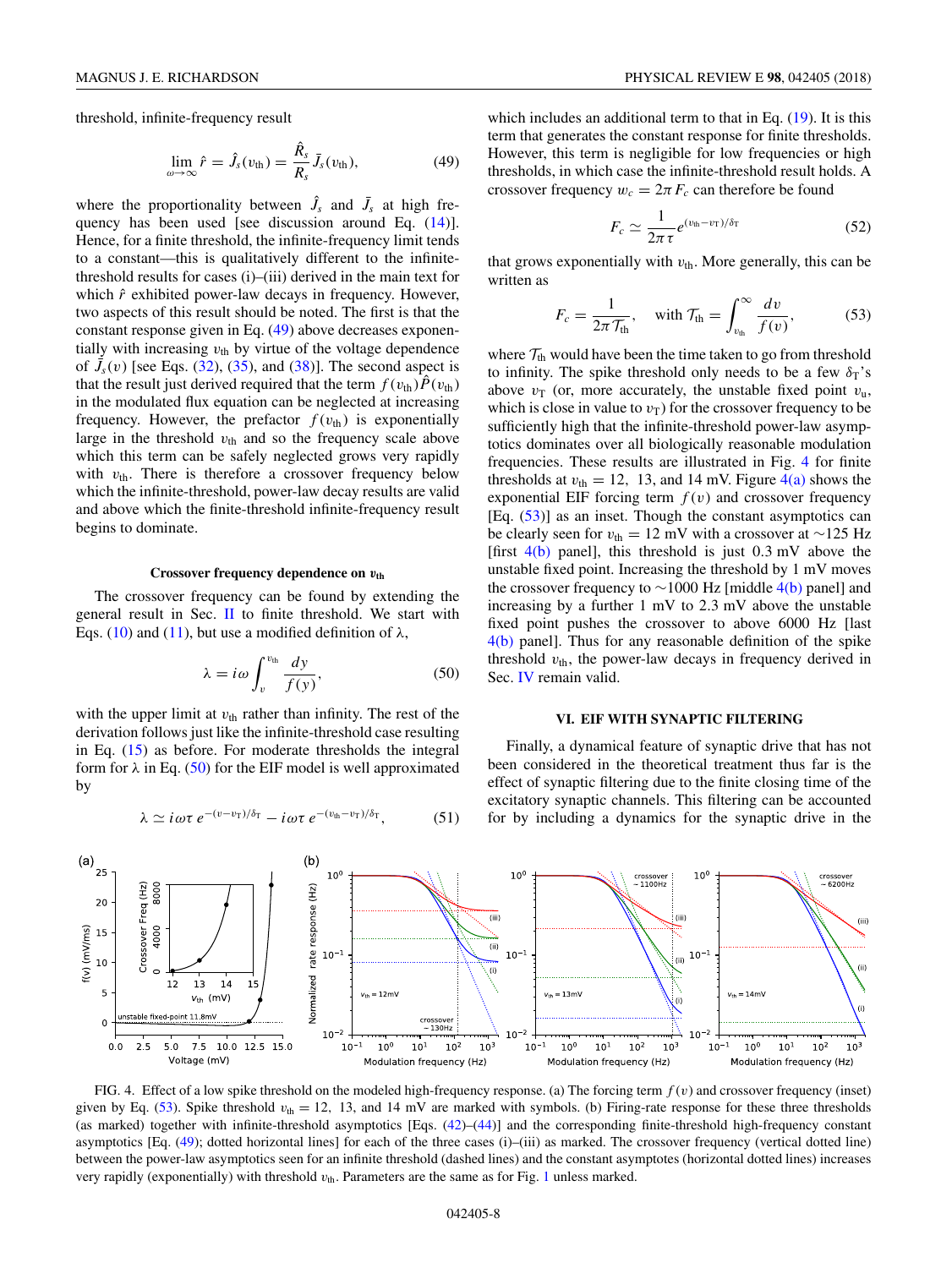voltage equation  $(1)$  such that  $s(t)$  is now governed by the equation

$$
\tau_s \frac{ds}{dt} = -s + \sum_{\{t_k\}} a_k \delta(t - t_k), \tag{54}
$$

where  $\tau_s$  is the time scale of the synaptic filtering and  $a_k$  is drawn from an exponential distribution as before. Note that in the limit  $\tau_s \to 0$  the case of white shot noise [Eq. [\(2\)](#page-1-0)] is recovered. Away from the region where the spike is generated, this filtered synaptic drive gives excitatory postsynaptic potentials of the classical two-exponential form, with  $\tau_s$  setting the time scale of the rise and  $\tau$  the decay

$$
v(t) = a_k \frac{\tau}{(\tau - \tau_s)} (e^{-t/\tau} - e^{-t/\tau_s})
$$
 (55)

for an isolated input and  $t > 0$ . Experimentally, the time scale *τs* for fast excitatory synaptic conductances are typically quoted as having a mean around 1*.*7 ms [\[51\]](#page-11-0) and being in the range 1*.*3–2 ms [\[52\]](#page-11-0) (though dendritic filtering can increase the spread of the effective time constant to 2.9 ms  $\pm$  2.3 ms [\[11\]](#page-11-0)).

An analytical treatment of the high-frequency asymptotics for filtered shot noise is beyond the scope of the current paper; however, it is straightforward to integrate the stochastic equations  $(16)$  and  $(54)$  and extract the amplitude response for a reasonable range of frequencies. In the three panels of Fig.  $5(a)$  the steady-state rate for cases (i)–(iii) are plotted, each for  $\tau_s = 0$ , 1, 2, and 3 ms. The modulation will again be compared around a steady-state firing rate of 5 Hz and the corresponding incoming rates  $\bar{R}_s$  for each case (i)–(iii) and  $\tau_s$  values were extracted numerically (values given in figure panels). In the four Fig.  $5(b)$  panels, the modulation

amplitudes measured from simulations are plotted for the different  $\tau_s$  values. In the first panel the  $\tau_s = 0$  ms simulations are compared to the numerical solution of the master equation [identical to Fig.  $2(b)$ ]. For the Fig.  $5(b)$  panels corresponding to  $\tau_s = 1$ , 2, and 3 a heuristic fit

$$
\hat{r}_{\tau_s} \sim \frac{\hat{r}_0}{\sqrt{1 + (\omega \tau_s)^2}} \tag{56}
$$

equivalent to a further filtering of the white-Poissonian  $\hat{r}_0$ numerical solution of the first panel is plotted for comparison. This heuristic result gives a reasonable indication of the behavior for intermediate frequencies, though at higher frequencies the modulation appears to be further suppressed (compare, for example, the red symbols and red curve in the second panel above for frequencies 300 Hz).

To demonstrate that the stronger high-frequency firing-rate response for case (iii) over case (i) persists in the presence of synaptic filtering, the amplitude ratio of case (iii) to case (i) is plotted for the four different time constants  $\tau_s$  in Fig.  $5(c)$ . The solid line is the ratio of the numerical solution of the master equation for  $\tau_s = 0$  ms. Note that the heuristic form gives the same curve for  $\tau_s \neq 0$  because the  $\tau_s$ -dependent factors common to cases (i) and (iii) cancel. The large-frequency limit of the solid line is given by the ratio of Eqs. [\(44\)](#page-5-0) and [\(42\)](#page-5-0) and for high frequencies grows as  $(\omega \tau)^{1-\delta_T/a_s}$ , where  $a_s$  is the case (iii) mean amplitude. The ratio of the cases  $(iii)/(i)$ simulational points (red divided by blue) from Fig.  $5(b)$  panels are plotted all together in Fig.  $5(c)$  for the four cases up until a frequency where the corresponding case (i) was less than 2% of the low-frequency limit [dashed lines in Fig. 5(b) panels]. As can be seen, the increased responsiveness is apparent even in the case of synaptic filtering. It becomes increasingly



FIG. 5. Effect of synaptically filtered shot noise. (a) Steady-state rates with one panel for cases (i), (ii), and (iii) in blue, green, and red, respectively. The three curves in each panel are for  $\tau_s = 0$ , 1, 2, and 3 ms (circle, star, square, and triangle symbols). The synaptic rates *R* for 5 Hz are given in the panels. (b) Amplitude of the rate modulation comparing cases (i)–(iii) for four different time constants as marked for the four panels. Simulations are in symbols and heuristic theory [Eq. (56)] lines [color and symbol convention as for (a) panels]. Note the stronger suppression of the high frequencies as  $\tau_s$  increases. (c) Amplitude ratio between case (iii) and case (i) for synaptic time constants. The increased responsiveness of  $a_s > \delta_T$  [case (iii)] to  $a_s < \delta_T$  [case (i)] is present to at least 100 Hz even when there is synaptic filtering: simulation [symbols for  $\tau_s = 0$ , 1, 2, and 3 ms with same convention as (a)] and the line is the ratio case (iii)/(i) heuristic theory [Eq. (56)], which is the same for each synaptic time constant (see accompanying text).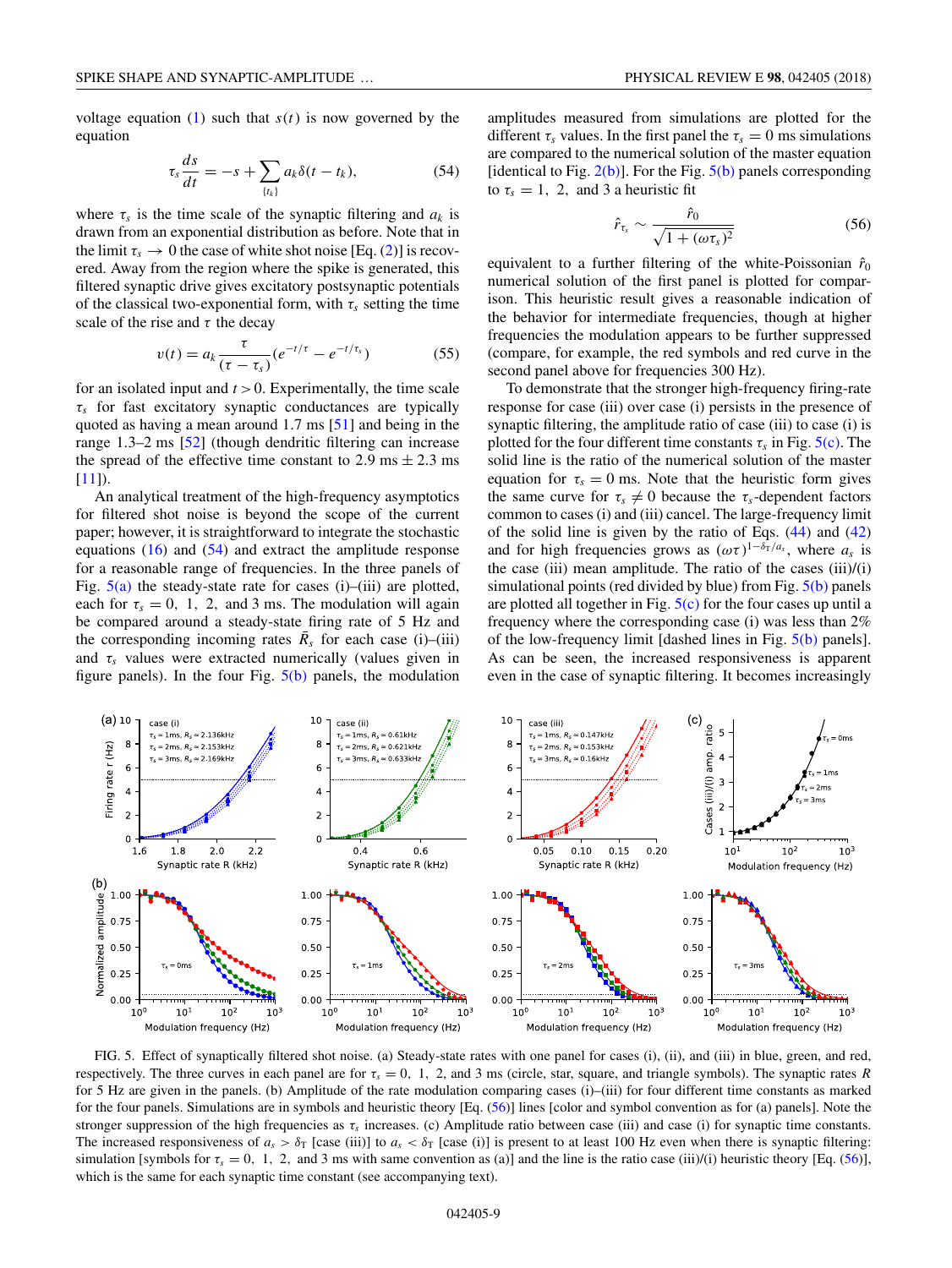<span id="page-9-0"></span>difficult to extract the ratio for higher frequencies because the response of case (i) is so strongly suppressed by the synaptic filtering. This region is unlikely to be physiologically relevant, but in the interests of full disclosure it should be noted that for higher frequencies the ratio saturates and appears to decrease.

#### **VII. DISCUSSION**

This paper investigated how synaptic-amplitude distributions and intrinsic spike-generating nonlinearities interact to set the high-frequency response properties of neurons. The central theoretical result [Eq.  $(15)$ ] gives the asymptotic dynamical response in terms of a Laplace transform of the steady-state shot-noise flux. The result is fairly general in that it is applicable to any one-dimensional, nonlinear integrateand-fire model driven by Poissonian shot noise with arbitrary synaptic amplitude distribution. It can be noted that the result is qualitatively unchanged in the presence of inhibition because the high-frequency response is still expressible as a Laplace transform of the steady-state excitatory flux only.

As an example, the result was used to demonstrate that the firing-rate response of a population of EIF neurons driven by exponentially distributed shot noise is nonuniversal because the high-frequency exponent depends on the mean synaptic amplitude *as*. The diffusion approximation [\[42,46\]](#page-11-0) relevant in the limit of small *as* predicts a high-frequency rate response that decays with the reciprocal of frequency. The analysis here demonstrates that below a critical value  $a_s < \delta_T$ the prediction of the diffusion approximation is correct and the high-frequency response  $1/\omega^{\beta}$  is universal in that  $\beta = 1$ and is independent of the external synaptic drive. However, for mean amplitudes larger than the spike-onset sharpness  $a_s > \delta_T$  the exponent is nonuniversal and dependent on the synaptic amplitude distribution  $\beta = \delta_T/a_s$ . These results were shown to be robust to the definition of the spike threshold and, importantly, to synaptic filtering at physiological scales. Though beyond the scope of the current paper the results are also robust against the inclusion of inhibition (as discussed above), an absolute refractory period [this merely modifies the steady-state rate in Eqs.  $(42)$ – $(44)$ ], and the effects of synaptic conductance (these are weak for excitation due to the relatively high reversal potential).

How spike sharpness determines neuronal response properties [\[53\]](#page-11-0) has recently come under intense theoretical and experimental scrutiny [\[54–59\]](#page-12-0). Modeling studies [\[46](#page-11-0)[,56,60,61\]](#page-12-0) have shown how the spike-onset sharpness  $\delta_T$  sets the highfrequency cutoff. However, this effect is distinct to that stemming from the interaction between spike-onset sharpness and the synaptic amplitude distribution highlighted in this paper. Spike-onset sharpness  $\delta_T$  is an intrinsic property of the cell and largely static, whereas the effective synaptic amplitude distribution is affected by changes in the nature of the activity in the presynaptic network.

Experimental investigations into the high-frequency response properties of neurons typically involved Gaussian input [\[54,55,57,59,61\]](#page-12-0) or Poissonian input but with modulation via an additional sinusoidal current [\[58\]](#page-12-0). These experimental paradigms are distinct from the scenario considered here in which a Poissonian input rate is modulated and synaptic amplitudes are drawn from a distribution. I am unaware of existing experimental studies of the firing-rate susceptibility under these conditions; however, such experiments should be relatively straightforward to perform and would provide an empirical test of the theoretical predictions in this paper.

### **ACKNOWLEDGMENTS**

I would like to thank Nicolas Brunel and Benjamin Lindner for their useful comments on an earlier version of this manuscript.

# **APPENDIX: NUMERICAL METHODS**

Numerical solutions of the system are complicated by the zero in  $f(v)$  at the unstable fixed point and the exponential decay of  $f(v)$  for large  $v$ : this is particularly the case for the computation of high-frequency properties. A number of approaches are used including direct solution of the steady-state rate and linear response, as well as a full solution of the shotnoise master equation in a transformed coordinate system.

### **1. Steady-state rate and density**

It is straightforward to adapt the threshold integration method [\[49\]](#page-11-0), originally derived for diffusion processes, to the case of shot-noise input. This involves rescaling the density and fluxes by the steady-state rate  $\bar{r}$ , for example,  $\bar{P} = \bar{r} \bar{p}$ with analogous definitions for  $\bar{J}$  and  $\bar{J}_s$ . Equation [\(29\)](#page-4-0) for the synaptic flux can be rearranged

$$
\frac{d\bar{J}_s}{dv} + \bar{J}_s \left( \frac{1}{a_s} + \frac{\bar{R}_s}{f} \right) = \frac{\bar{R}_s}{f} \theta(v - v_{\text{re}}),\tag{A1}
$$

where Eq. [\(4\)](#page-1-0), which gives the density in terms of the fluxes  $\bar{p} = (\bar{j} - \bar{j}_s)/f(v)$ , has been used and from the continuity equation [\(3\)](#page-1-0) the scaled steady-state flux is simply  $\bar{j} = \theta(v$  $v_{\rm re}$ ). Equation (A1) can be solved analytically or numerically by integrating up from  $v_u \rightarrow v_{th}$  (where  $v_{th}$  is sufficiently high that its value does not affect the result) and then down from  $v_u \rightarrow v_s$ . Note that  $\bar{j} = \bar{j}_s = 1$  at  $v_u$  provides the initial conditions. This also implies the scaled density at the unstable fixed point is

$$
\bar{p}(v_{\rm u}) = \frac{1}{a_s[\bar{R}_s + f'(v_{\rm u})]},\tag{A2}
$$

which is found by taking the derivative of Eq. [\(4\)](#page-1-0) and substituting for the derivative of  $\bar{J}_s$  using Eq. (A1). Finally, the steady-state firing rate  $\bar{r}$  is recovered by noting  $\bar{P}$  integrates to 1 so that  $\bar{p}$  integrates to  $1/\bar{r}$ . This method was used to generate the figure panels  $1(c)$  and  $1(d)$ .

#### **2. Rate response to modulated synaptic drive**

At the linear level of the response to weak harmonic modulations in the incoming synaptic drive the continuity equation  $(3)$  and synaptic flux equation  $(29)$  result in two first-order differential equations linking  $\hat{J}$  and  $\hat{J}_s$ ,

$$
\frac{d\hat{J}}{dv} + i\omega \frac{\hat{J}}{f} - i\omega \frac{\hat{J}_s}{f} = \hat{r}\delta(v - v_{re}),
$$
 (A3)

$$
\frac{d\hat{J}_s}{dv} + \hat{J}_s \left( \frac{1}{a_s} + \frac{\bar{R}_s}{f} \right) - \bar{R}_s \frac{\hat{J}}{f} = \hat{R}_s \bar{P}, \tag{A4}
$$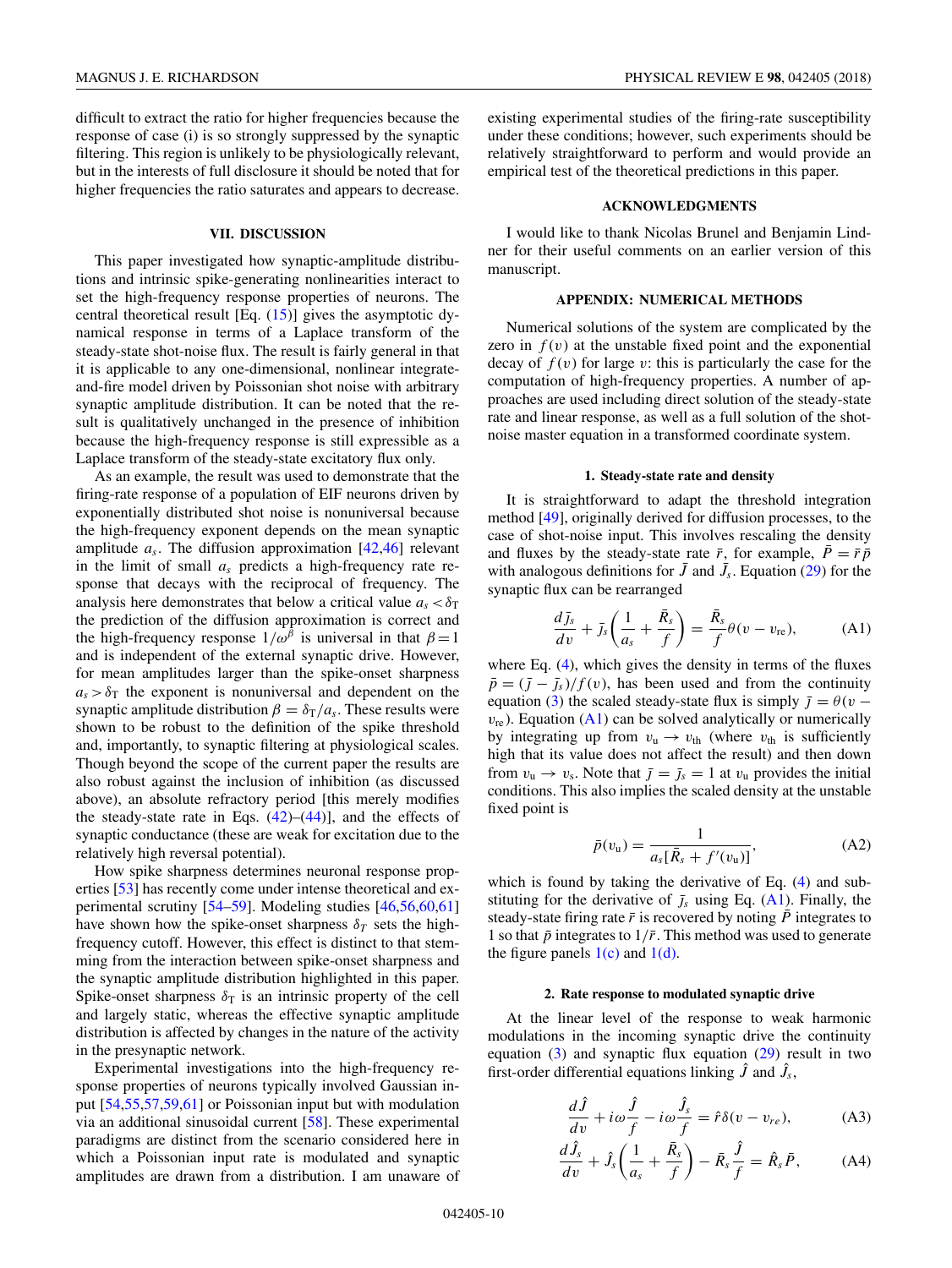where  $\bar{P}$  can be found from the solution to [\(A1\)](#page-9-0) and the relation  $\hat{P} = (\hat{J} - \hat{J}_s)/f(v)$  has been used. Note that this relation also implies that at the unstable fixed point  $\hat{J}(v_{\rm u}) =$  $\hat{J}_s(v_u)$ . This system of coupled differential equations has two inhomogeneous terms: one proportional to  $\hat{r}$  the other proportional to  $\hat{R}$ . A convenient method for numerical solution, therefore, is to separate the full solution into two independent components each proportional to one of the inhomogeneous terms:

$$
\hat{J} = \hat{r}j^r + \hat{R}_s j^R, \quad \hat{J}_s = \hat{r}j_s^r + \hat{R}_s j_s^R. \tag{A5}
$$

These two components can be solved in much the same way as was the steady state and then combined to yield *r*ˆ [see, for example, Fig.  $2(b)$ ] as is now described.

*Step 1*. The solution component that satisfies the inhomogeneous term in Eq.  $(A3)$  involving the output rate  $\hat{r}$  obeys the equation pair

$$
\frac{d\hat{\jmath}^r}{dv} + i\omega \frac{\hat{\jmath}^r}{f} - i\omega \frac{\hat{\jmath}^r}{f} = \delta(v - v_{re}),\tag{A6}
$$

$$
\frac{d\hat{J}_s^r}{dv} + \hat{J}_s^r \left(\frac{1}{a_s} + \frac{\bar{R}_s}{f}\right) - \bar{R}_s \frac{\hat{J}^r}{f} = 0.
$$
 (A7)

At the unstable fixed point  $\hat{j}^r(v_u) = \hat{j}_s^r(v_u)$  but, unlike for the steady-state case, this value at *v*<sup>u</sup> is not known *a priori*. However, the value of the modulated flux  $j<sup>r</sup>$  at threshold  $v<sub>th</sub>$ is known and equal to 1 (because  $\hat{r}$  has been scaled out). The strategy is therefore to integrate equation pair  $(A6)$ ,  $(A7)$  from  $v_u$  with initial conditions for  $(j^r, j^r)$  of  $(1,1)$  and then divide through both fluxes by  $j^r(v_{\text{th}})$ . With the values now known at  $v_u$  the equation pair  $(A6),(A7)$  is integrated down from  $v_u \rightarrow v_s$ . This completes the solution for the component that is proportional to *r*ˆ.

*Step 2.* The component that addresses the inhomogeneous term proportional to  $\hat{R}_s$  obeys the equations

$$
\frac{d\hat{\jmath}^{R}}{dv} + i\omega \frac{\hat{\jmath}^{R}}{f} - i\omega \frac{\hat{\jmath}^{R}}{f} = 0,
$$
 (A8)

$$
\frac{d\hat{J}_s^R}{dv} + \hat{J}_s^R \left( \frac{1}{a_s} + \frac{\bar{R}_s}{f} \right) - \bar{R}_s \frac{\hat{J}^R}{f} = \bar{P},\tag{A9}
$$

where again we have  $\hat{j}^R(v_u) = \hat{j}_s^R(v_u)$  at a value that is not known *a priori*. In this case we will use the result that at threshold  $\hat{j}^R = 0$ , because the full flux is carried by the  $\hat{j}^r$ term. Let's write the solution for  $v > v_u$  as the mix

$$
\hat{j}^{R}(v) = \hat{j}^{R}(v; 0) + \kappa \hat{j}^{r}(v; 1), \tag{A10}
$$

with a similar definition for  $\hat{J}_s^R(v)$  with the same  $\kappa$ . Here  $\hat{J}^R(v;0)$  comes from the solution to equation pair (A8),(A9) for  $v > v_u$  with initial conditions at  $v_u$  of (0,0). The term,  $\hat{J}^r(v; 1)$ , comes from the solution to equation pair  $(A6)$ ,  $(A7)$ for  $v > v_u$  with initial conditions at  $v_u$  of (1,1). Note that in the last case, because we are interested in the voltage range  $v > v_u$ , the Dirac-delta function does not feature. Once these subsolutions are obtained  $\kappa$  can be extracted from the condition that  $\hat{j}^R(v_{\text{th}}) = 0$  so that  $\kappa = -\hat{j}^R(v_{\text{th}}; 0) / \hat{j}^r(v_{\text{th}}; 1)$ . This now gives the correct mix for the quantities  $\hat{\jmath}^R(v)$  and  $\hat{J}_s^R(v)$ . Given that their values at  $v_u$  are now known, equation pair (A8),(A9) can be integrated down from  $v_u \rightarrow v_s$ . This completes the derivation of the component proportional to  $\hat{R}_s$ .

*Step 3.* We now have the solutions for  $\hat{j}^R$  and  $\hat{j}^r$  over the full voltage range. At the stable fixed point  $v_s$  the flux  $\hat{J}$  is zero. Hence, from the first of equation pair  $(A5)$  we have  $0 = \hat{r} j^r(v_s) + \hat{R}_s j^R(v_s)$  so that  $\hat{r} = -\hat{R}_s j^R(v_s) / j^r(v_s)$ , which constitutes the numerical solution for the modulated rate.

### **3. General numerical solution of the master equation**

Following similar approaches for leaky-integrate and fire models [\[28–32\]](#page-11-0), the full system can be solved numerically by integrating the master equation, defined through the combination of Eqs.  $(3)$ ,  $(4)$ , and  $(6)$ . Again, it was found that a naive approach had poor convergence properties—here due to the long exponential tail in the distribution at high voltages. To avoid this a rescaling was sought that compressed the voltage range above  $v<sub>T</sub>$ . The following transformation

$$
z = \frac{e^{(\upsilon - \upsilon_{\rm T})/\delta_{\rm T}} + \upsilon/\upsilon_{\rm T}}{e^{(\upsilon - \upsilon_{\rm T})/\delta_{\rm T}} + \upsilon/\upsilon_{\rm T} + 1}
$$
(A11)

combined with a fourth-order Runga-Kutta scheme generated accurate results with reasonable integration times. The transformation is monotonic, with the property that for *v <*  $v_T$  the mapping is linear  $z \sim v/v_T$ , whereas in the limit of high voltages  $z \rightarrow 1$ . Hence the range of *z* is finite (between  $\sim v_{\rm u}/v_{\rm T}$  and 1). It was also convenient to mollify the reset mechanism from a delta function to a Gaussian centered on  $v_{\text{re}}$  with a standard deviation (0.1 mV) that was sufficiently narrow such that its width did not affect the final result significantly but, nevertheless, mitigated the effects of the discontinuity in probability density on the integration scheme. This method was used to generate the response in Figs.  $3(b)$ and  $3(c)$ .

### **4. Parameters used for the stimulation in Fig. [3](#page-6-0)**

To illustrate the effect of the different high-frequency asymptotics in the time domain an input-rate stimulation  $R<sub>s</sub>(t)$ was constructed [see Fig.  $3(a)$ ] comprising the instantaneous switching from zero to a finite value after 5 ms, which can be considered as a model of the transition from a down state to an up state, three Gaussian pulses of decreasing duration but fixed area  $g_1(t)$ ,  $g_2(t)$ ,  $g_3(t)$  that converge towards a Dirac *δ*-function impulse, a step rate increase followed by step decrease  $s(t)$ , and two chirps  $c_1(t)$  and  $c_2(t)$  of different frequency demonstrating that the high-frequency asymptotics are relevant even for transitory oscillatory input. The time *t* ran from  $0 \rightarrow 570$  ms and was sampled at 2 *μ*s.

Using case (i) as an example [Fig.  $3(a)$ , blue] we write

$$
R_i(t) = \theta(t-5)[R_i + \gamma_i S(t)], \qquad (A12)
$$

where  $R_i$  is the steady-state input for case (i) of 2.1 kHz [see Fig. [1\(c\):](#page-3-0)  $R_{ii} = 0.59$  kHz and  $R_{iii} = 0.14$  kHz for cases (ii) and (iii)] and  $\gamma_i$  is a gain factor such that each of the cases will have the same late-time response to a weak step change in synaptic input rate around a 5 Hz steady-state output rate. This normalizes the response to slowly varying stimuli across cases (i)–(iii), ensuring a fair comparison of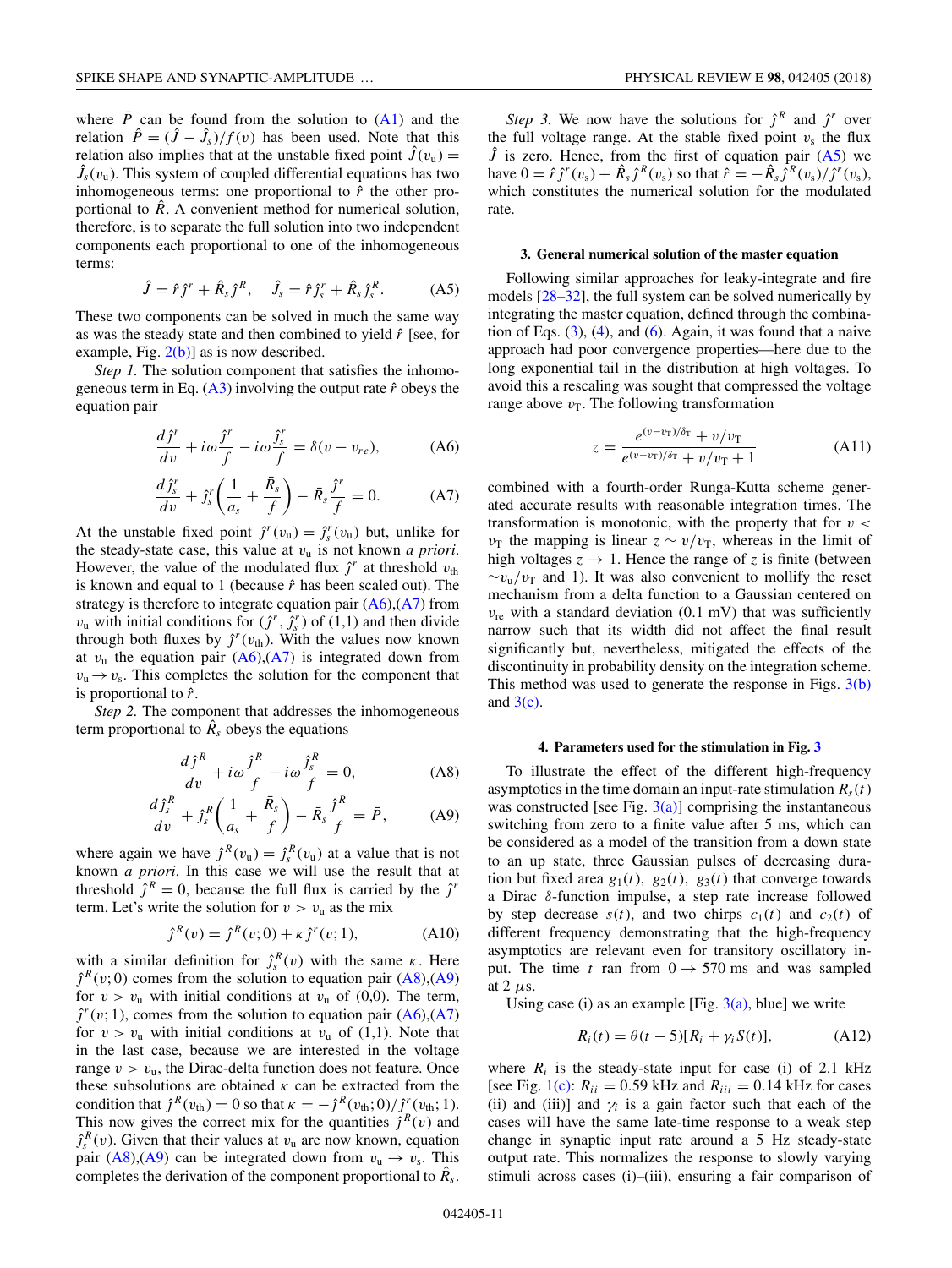<span id="page-11-0"></span>the high-frequency response. Values were  $\gamma_i = 0.025$  kHz,  $γ_{ii} = 0.0126$  kHz, and  $γ_{iii} = 0.0059$  kHz.

The shape function is common to each of the cases

$$
S(t) = g_1(t) + g_2(t) + g_3(t) + s(t) + c_1(t) + c_2(t)
$$
 (A13)

with the components described above. Quantitatively, the three Gaussian pulses took the form

$$
g_k(t) = 10 \exp\left[ -(t - t_{gk})^2 / 2\sigma_{gk}^2 \right] / \sqrt{2\pi} \sigma_{gk}, \quad (A14)
$$

- [1] M. N. Shadlen and W. T. Newsome, [Curr. Opin. Neurobiol.](https://doi.org/10.1016/0959-4388(94)90059-0) **[4](https://doi.org/10.1016/0959-4388(94)90059-0)**, [569](https://doi.org/10.1016/0959-4388(94)90059-0) [\(1994\)](https://doi.org/10.1016/0959-4388(94)90059-0).
- [2] G. L. Gernstein and B. Mandelbrot, [Biophys. J.](https://doi.org/10.1016/S0006-3495(64)86768-0) **[4](https://doi.org/10.1016/S0006-3495(64)86768-0)**, [41](https://doi.org/10.1016/S0006-3495(64)86768-0) [\(1964\)](https://doi.org/10.1016/S0006-3495(64)86768-0).
- [3] R. B. Stein, [Biophys. J.](https://doi.org/10.1016/S0006-3495(65)86709-1) **[5](https://doi.org/10.1016/S0006-3495(65)86709-1)**, [173](https://doi.org/10.1016/S0006-3495(65)86709-1) [\(1965\)](https://doi.org/10.1016/S0006-3495(65)86709-1).
- [4] P. I. M. Johannesma, in *Neural Networks*, edited by E. R. Caianiello (Springer, New York, 1968), pp. 116–144.
- [5] L. M. Ricciardi, *Diffusion Processes and Related Topics on Biology* (Springer-Verlag, Berlin, 1977).
- [6] B. Lindner, L. Schimansky-Geier, and A. Longtin, [Phys. Rev. E](https://doi.org/10.1103/PhysRevE.66.031916) **[66](https://doi.org/10.1103/PhysRevE.66.031916)**, [031916](https://doi.org/10.1103/PhysRevE.66.031916) [\(2002\)](https://doi.org/10.1103/PhysRevE.66.031916).
- [7] B. Lindner, A. Longtin, and A. Bulsara, [Neural Comput.](https://doi.org/10.1162/08997660360675035) **[15](https://doi.org/10.1162/08997660360675035)**, [1761](https://doi.org/10.1162/08997660360675035) [\(2003\)](https://doi.org/10.1162/08997660360675035).
- [8] N. Brunel and V. Hakim, [Neural Comput.](https://doi.org/10.1162/089976699300016179) **[11](https://doi.org/10.1162/089976699300016179)**, [1621](https://doi.org/10.1162/089976699300016179) [\(1999\)](https://doi.org/10.1162/089976699300016179).
- [9] G. Gigante, M. Mattia and P. Del Giudice, [Phys. Rev. Lett.](https://doi.org/10.1103/PhysRevLett.98.148101) **[98](https://doi.org/10.1103/PhysRevLett.98.148101)**, [148101](https://doi.org/10.1103/PhysRevLett.98.148101) [\(2007\)](https://doi.org/10.1103/PhysRevLett.98.148101).
- [10] S. Song, P. Sjöström, M. Reigl, S. Nelson, and D. B. Chklovskii, [PLoS Biol.](https://doi.org/10.1371/journal.pbio.0030350) **[3](https://doi.org/10.1371/journal.pbio.0030350)**, [e350](https://doi.org/10.1371/journal.pbio.0030350) [\(2005\)](https://doi.org/10.1371/journal.pbio.0030350).
- [11] H. Markram, J. Lübke, M. Frotscher, A. Roth, and B. Sakmann, [J. Physiol.](https://doi.org/10.1113/jphysiol.1997.sp022031) **[500](https://doi.org/10.1113/jphysiol.1997.sp022031)**, [409](https://doi.org/10.1113/jphysiol.1997.sp022031) [\(1997\)](https://doi.org/10.1113/jphysiol.1997.sp022031).
- [12] [R. Perin, T. K. Berger, and H. Markram,](https://doi.org/10.1073/pnas.1016051108) Proc. Natl. Acad. Sci. U.S.A. **[108](https://doi.org/10.1073/pnas.1016051108)**, [5419](https://doi.org/10.1073/pnas.1016051108) [\(2011\)](https://doi.org/10.1073/pnas.1016051108).
- [13] A. Reyes and B. Sakmann, [J. Neurosci.](https://doi.org/10.1523/JNEUROSCI.19-10-03827.1999) **[19](https://doi.org/10.1523/JNEUROSCI.19-10-03827.1999)**, [3827](https://doi.org/10.1523/JNEUROSCI.19-10-03827.1999) [\(1999\)](https://doi.org/10.1523/JNEUROSCI.19-10-03827.1999).
- [14] D. Contreras and M. Steriade, [J. Neurosci.](https://doi.org/10.1523/JNEUROSCI.15-01-00604.1995) **[15](https://doi.org/10.1523/JNEUROSCI.15-01-00604.1995)**, [604](https://doi.org/10.1523/JNEUROSCI.15-01-00604.1995) [\(1995\)](https://doi.org/10.1523/JNEUROSCI.15-01-00604.1995).
- [15] M. V. Sanchez-Vives and D. A. McCormick, [Nat. Neurosci.](https://doi.org/10.1038/79848) **[3](https://doi.org/10.1038/79848)**, [1027](https://doi.org/10.1038/79848) [\(2000\)](https://doi.org/10.1038/79848).
- [16] A. Destexhe, M. Rudolph, and D. Pare, [Nat. Rev. Neurosci.](https://doi.org/10.1038/nrn1198) **[4](https://doi.org/10.1038/nrn1198)**, [739](https://doi.org/10.1038/nrn1198) [\(2003\)](https://doi.org/10.1038/nrn1198).
- [17] W. Bair, R. Zohary, and W. T. Newsome, [J. Neurosci.](https://doi.org/10.1523/JNEUROSCI.21-05-01676.2001) **[21](https://doi.org/10.1523/JNEUROSCI.21-05-01676.2001)**, [1676](https://doi.org/10.1523/JNEUROSCI.21-05-01676.2001) [\(2001\)](https://doi.org/10.1523/JNEUROSCI.21-05-01676.2001).
- [18] M. R. DeWeese and A. M. Zador,[J. Neurosci.](https://doi.org/10.1523/JNEUROSCI.2813-06.2006) **[26](https://doi.org/10.1523/JNEUROSCI.2813-06.2006)**, [12206](https://doi.org/10.1523/JNEUROSCI.2813-06.2006) [\(2006\)](https://doi.org/10.1523/JNEUROSCI.2813-06.2006).
- [19] T. Deniz and S. Rotter, [J. Phys. A](https://doi.org/10.1088/1751-8121/aa677e) **[50](https://doi.org/10.1088/1751-8121/aa677e)**, [254002](https://doi.org/10.1088/1751-8121/aa677e) [\(2017\)](https://doi.org/10.1088/1751-8121/aa677e).
- [20] L. F. Abbott, J. A. Varela, K. Sen, and S. B. Nelson, [Science](https://doi.org/10.1126/science.275.5297.221) **[275](https://doi.org/10.1126/science.275.5297.221)**, [221](https://doi.org/10.1126/science.275.5297.221) [\(1997\)](https://doi.org/10.1126/science.275.5297.221).
- [21] M. V. Tsodyks and H. Markram, [Proc. Natl. Acad. Sci. U.S.A.](https://doi.org/10.1073/pnas.94.2.719) **[94](https://doi.org/10.1073/pnas.94.2.719)**, [719](https://doi.org/10.1073/pnas.94.2.719) [\(1997\)](https://doi.org/10.1073/pnas.94.2.719).
- [22] N. Hohn and A. N. Burkitt, [Phys. Rev. E](https://doi.org/10.1103/PhysRevE.63.031902) **[63](https://doi.org/10.1103/PhysRevE.63.031902)**, [031902](https://doi.org/10.1103/PhysRevE.63.031902) [\(2001\)](https://doi.org/10.1103/PhysRevE.63.031902).
- [23] M. J. E. Richardson and W. Gerstner, [Neural Comput.](https://doi.org/10.1162/0899766053429444) **[17](https://doi.org/10.1162/0899766053429444)**, [923](https://doi.org/10.1162/0899766053429444) [\(2005\)](https://doi.org/10.1162/0899766053429444).
- [24] L. Wolff and B. Lindner, [Phys. Rev. E](https://doi.org/10.1103/PhysRevE.77.041913) **[77](https://doi.org/10.1103/PhysRevE.77.041913)**, [041913](https://doi.org/10.1103/PhysRevE.77.041913) [\(2008\)](https://doi.org/10.1103/PhysRevE.77.041913).
- [25] B. W. Knight, A. Omurtag, and L. Sirovich, [Neural Comput.](https://doi.org/10.1162/089976600300015493) **[12](https://doi.org/10.1162/089976600300015493)**, [1045](https://doi.org/10.1162/089976600300015493) [\(2000\)](https://doi.org/10.1162/089976600300015493).
- [26] A. Kuhn, A. Aertsen, and S. Rotter, [Neural Comput.](https://doi.org/10.1162/089976603321043702) **[15](https://doi.org/10.1162/089976603321043702)**, [67](https://doi.org/10.1162/089976603321043702) [\(2003\)](https://doi.org/10.1162/089976603321043702).

where  $t_{g1} = 140$  ms,  $t_{g2} = 190$  ms, and  $t_{g3} = 240$  ms;  $\sigma_{g1} =$ 1.7 ms,  $\sigma_{g2} = 0.85$  ms, and  $\sigma_{g3} = 0.42$  ms to give full width half maxima of 4 ms, 2 ms, and 1 ms, respectively. The step change in rate took the form  $s(t) = 2[\theta(t$  $t_{s1}$  ) –  $\theta$  (*t* – *t<sub>s</sub>*2)], where  $t_{s1}$  = 290 ms and  $t_{s2}$  = 350 ms. Chirps were implemented by multiplying a cosine and a Gaussian

$$
c_k(t) = \kappa_k \cos(2\pi f_k t) \exp\left[ -(t - t_{ck})^2 / 2\sigma_{ck}^2 \right], \quad (A15)
$$

where  $\kappa_1 = 5$  and  $\kappa_2 = 7$ ,  $t_{c1} = 445$  ms and  $t_{c2} = 520$  ms, and  $\sigma_{c1} = \sigma_{c2} = 10$  ms.

- [27] [M. Helias, M. Deger, S. Rotter, and M. Diesmann,](https://doi.org/10.3389/fnins.2011.00019) Front. Neurosci. **[5](https://doi.org/10.3389/fnins.2011.00019)**, [19](https://doi.org/10.3389/fnins.2011.00019) [\(2011\)](https://doi.org/10.3389/fnins.2011.00019).
- [28] [R. Iyer, V. Menon, M. Buice, C. Koch, and S. Mihalas,](https://doi.org/10.1371/journal.pcbi.1003248) PLoS Comput. Biol. **[9](https://doi.org/10.1371/journal.pcbi.1003248)**, [e1003248](https://doi.org/10.1371/journal.pcbi.1003248) [\(2013\)](https://doi.org/10.1371/journal.pcbi.1003248).
- [29] D. Q. Nykamp and D. Tranchina, [J. Comp. Neuro.](https://doi.org/10.1023/A:1008912914816) **[8](https://doi.org/10.1023/A:1008912914816)**, [19](https://doi.org/10.1023/A:1008912914816) [\(2000\)](https://doi.org/10.1023/A:1008912914816).
- [30] N. Cain, R. Iyer, C. Koch, and S. Mihalas, [PLoS Comput. Biol.](https://doi.org/10.1371/journal.pcbi.1005045) **[12](https://doi.org/10.1371/journal.pcbi.1005045)**, [e1005045](https://doi.org/10.1371/journal.pcbi.1005045) [\(2016\)](https://doi.org/10.1371/journal.pcbi.1005045).
- [31] [E. Haskell, D. Q. Nykamp, and D. Tranchina,](https://doi.org/10.1080/net.12.2.141.174) Netw.: Comput. Neural Syst. **[12](https://doi.org/10.1080/net.12.2.141.174)**, [141](https://doi.org/10.1080/net.12.2.141.174) [\(2001\)](https://doi.org/10.1080/net.12.2.141.174).
- [32] C. Ly and D. Tranchina, [Neural Comput.](https://doi.org/10.1162/neco.2008.03-08-743) **[21](https://doi.org/10.1162/neco.2008.03-08-743)**, [360](https://doi.org/10.1162/neco.2008.03-08-743) [\(2009\)](https://doi.org/10.1162/neco.2008.03-08-743).
- [33] Y. Ming Lai and M. de Kamps, [Phys. Rev. E](https://doi.org/10.1103/PhysRevE.95.062125) **[95](https://doi.org/10.1103/PhysRevE.95.062125)**, [062125](https://doi.org/10.1103/PhysRevE.95.062125) [\(2017\)](https://doi.org/10.1103/PhysRevE.95.062125).
- [34] M. J. E. Richardson and R. Swarbrick, [Phys. Rev. Lett.](https://doi.org/10.1103/PhysRevLett.105.178102) **[105](https://doi.org/10.1103/PhysRevLett.105.178102)**, [178102](https://doi.org/10.1103/PhysRevLett.105.178102) [\(2010\)](https://doi.org/10.1103/PhysRevLett.105.178102).
- [35] F. Droste and B. Lindner, [J. Comput. Neurosci.](https://doi.org/10.1007/s10827-017-0649-5) **[43](https://doi.org/10.1007/s10827-017-0649-5)**, [81](https://doi.org/10.1007/s10827-017-0649-5) [\(2017\)](https://doi.org/10.1007/s10827-017-0649-5).
- [36] D. Angulo-Garcia, S. Luccioli, S. Olmi, and A. Torcini, [New J. Phys.](https://doi.org/10.1088/1367-2630/aa69ff) **[19](https://doi.org/10.1088/1367-2630/aa69ff)**, [053011](https://doi.org/10.1088/1367-2630/aa69ff) [\(2017\)](https://doi.org/10.1088/1367-2630/aa69ff).
- [37] [S. Olmi, D. Angulo-Garcia, A. Imparato, and A. Torcini,](https://doi.org/10.1038/s41598-017-01658-8) Sci. Rep. **[7](https://doi.org/10.1038/s41598-017-01658-8)**, [1577](https://doi.org/10.1038/s41598-017-01658-8) [\(2017\)](https://doi.org/10.1038/s41598-017-01658-8).
- [38] A. N. Burkitt, [Biol. Cybern.](https://doi.org/10.1007/s00422-006-0068-6) **[95](https://doi.org/10.1007/s00422-006-0068-6)**, [1](https://doi.org/10.1007/s00422-006-0068-6) [\(2006\)](https://doi.org/10.1007/s00422-006-0068-6).
- [39] A. N. Burkitt, Biol. Cybern. **95**, 96 (2006).
- [40] A. Hodgkin and A. Huxley, [J. Physiol.](https://doi.org/10.1113/jphysiol.1952.sp004764) **[117](https://doi.org/10.1113/jphysiol.1952.sp004764)**, [500](https://doi.org/10.1113/jphysiol.1952.sp004764) [\(1952\)](https://doi.org/10.1113/jphysiol.1952.sp004764).
- [41] G. B. Ermentrout and N. Kopell, [SIAM J. Appl. Math.](https://doi.org/10.1137/0146017) **[46](https://doi.org/10.1137/0146017)**, [233](https://doi.org/10.1137/0146017) [\(1986\)](https://doi.org/10.1137/0146017).
- [42] N. Fourcaud-Trocmé, D. Hansel, C. van Vreeswijk, and N. Brunel, [J. Neurosci.](https://doi.org/10.1523/JNEUROSCI.23-37-11628.2003) **[17](https://doi.org/10.1523/JNEUROSCI.23-37-11628.2003)**, [11628](https://doi.org/10.1523/JNEUROSCI.23-37-11628.2003) [\(2003\)](https://doi.org/10.1523/JNEUROSCI.23-37-11628.2003).
- [43] L. Badel, S. Lefort, R. Brette, C. C. H. Petersen, W. Gerstner, and M. J. E. Richardson, [J. Neurophysiol.](https://doi.org/10.1152/jn.01107.2007) **[99](https://doi.org/10.1152/jn.01107.2007)**, [656](https://doi.org/10.1152/jn.01107.2007) [\(2008\)](https://doi.org/10.1152/jn.01107.2007).
- [44] P. M. Harrison, L. Badel, M. J. Wall, and M. J. E. Richardson, [PLOS Comput. Biol.](https://doi.org/10.1371/journal.pcbi.1004165) **[11](https://doi.org/10.1371/journal.pcbi.1004165)**, [e1004165](https://doi.org/10.1371/journal.pcbi.1004165) [\(2015\)](https://doi.org/10.1371/journal.pcbi.1004165).
- [45] L. Badel, S. Lefort, T. K. Berger, C. C. H. Petersen, W. Gerstner, and M. J. E. Richardson, [Biol. Cybern.](https://doi.org/10.1007/s00422-008-0259-4) **[99](https://doi.org/10.1007/s00422-008-0259-4)**, [361](https://doi.org/10.1007/s00422-008-0259-4) [\(2008\)](https://doi.org/10.1007/s00422-008-0259-4).
- [46] N. Fourcaud-Trocme and N. Brunel, [J. Comput. Neurosci.](https://doi.org/10.1007/s10827-005-0337-8) **[18](https://doi.org/10.1007/s10827-005-0337-8)**, [311](https://doi.org/10.1007/s10827-005-0337-8) [\(2005\)](https://doi.org/10.1007/s10827-005-0337-8).
- [47] [J. Bezanson, A. Edelman, S. Karpinski, and V. B. Shah,](https://doi.org/10.1137/141000671) SIAM Rev. **[59](https://doi.org/10.1137/141000671)**, [65](https://doi.org/10.1137/141000671) [\(2017\)](https://doi.org/10.1137/141000671).
- [48] See Supplemental Material at [http://link.aps.org/supplemental/](http://link.aps.org/supplemental/10.1103/PhysRevE.98.042405) 10.1103/PhysRevE.98.042405 for the Julia1.0 code generating Figs. [1](#page-3-0)[–3.](#page-6-0)
- [49] M. J. E. Richardson, [Phys. Rev. E](https://doi.org/10.1103/PhysRevE.76.021919) **[76](https://doi.org/10.1103/PhysRevE.76.021919)**, [021919](https://doi.org/10.1103/PhysRevE.76.021919) [\(2007\)](https://doi.org/10.1103/PhysRevE.76.021919).
- [50] J. Touboul and R. Brette, [Biol. Cybern.](https://doi.org/10.1007/s00422-008-0267-4) **[99](https://doi.org/10.1007/s00422-008-0267-4)**, [319](https://doi.org/10.1007/s00422-008-0267-4) [\(2008\)](https://doi.org/10.1007/s00422-008-0267-4).
- [51] M. Hausser and A. Roth, [J. Neurosci.](https://doi.org/10.1523/JNEUROSCI.17-20-07606.1997) **[17](https://doi.org/10.1523/JNEUROSCI.17-20-07606.1997)**, [7606](https://doi.org/10.1523/JNEUROSCI.17-20-07606.1997) [\(1997\)](https://doi.org/10.1523/JNEUROSCI.17-20-07606.1997).
- [52] I. C. Kleppe and H. P. C. Robinson, [Biophys. J.](https://doi.org/10.1016/S0006-3495(99)76990-0) **[77](https://doi.org/10.1016/S0006-3495(99)76990-0)**, [1418](https://doi.org/10.1016/S0006-3495(99)76990-0) [\(1999\)](https://doi.org/10.1016/S0006-3495(99)76990-0).
- [53] B. Naundorf, F. Wolf, and M. Volgushev, [Nature \(London\)](https://doi.org/10.1038/nature04610) **[440](https://doi.org/10.1038/nature04610)**, [1060](https://doi.org/10.1038/nature04610) [\(2006\)](https://doi.org/10.1038/nature04610).